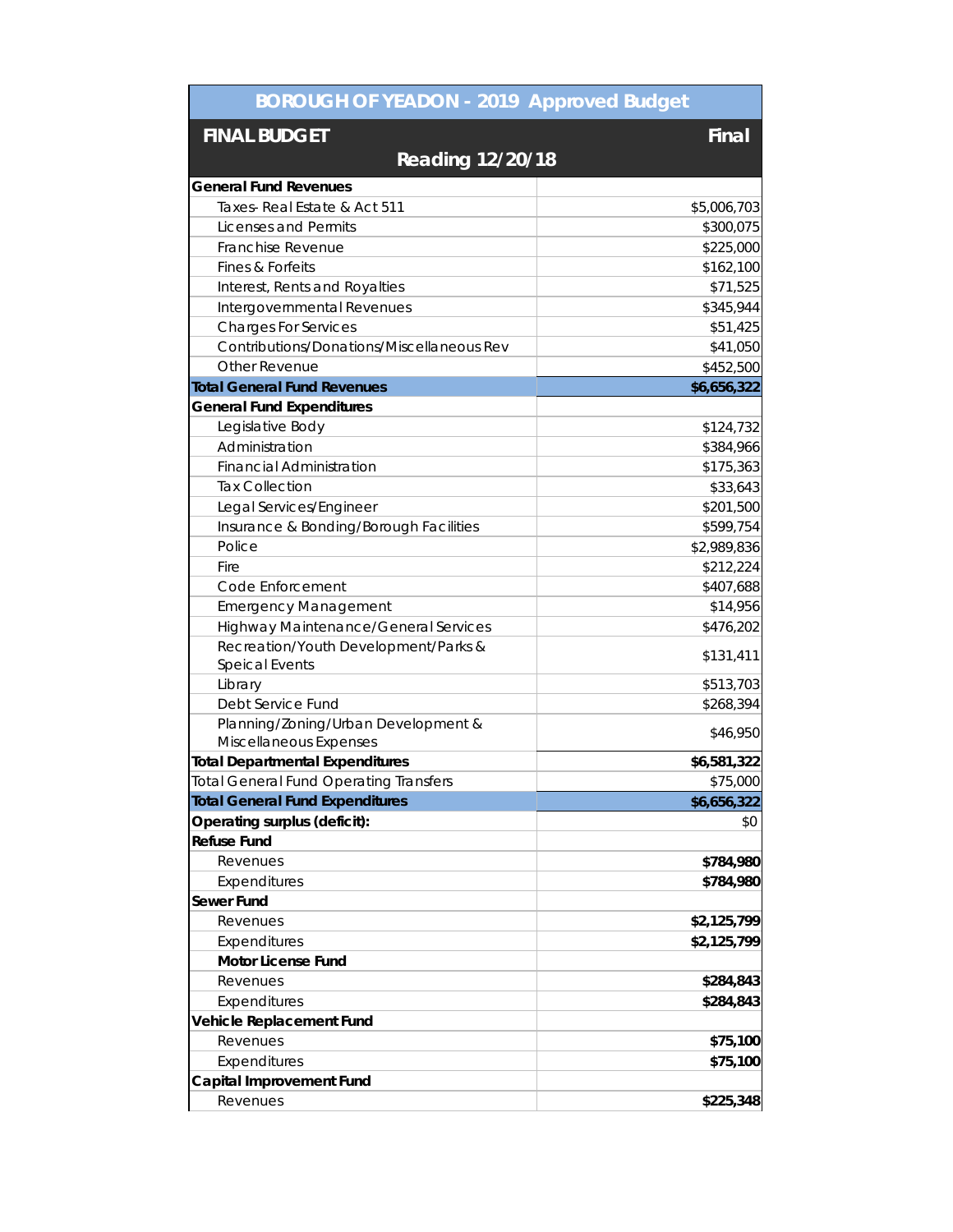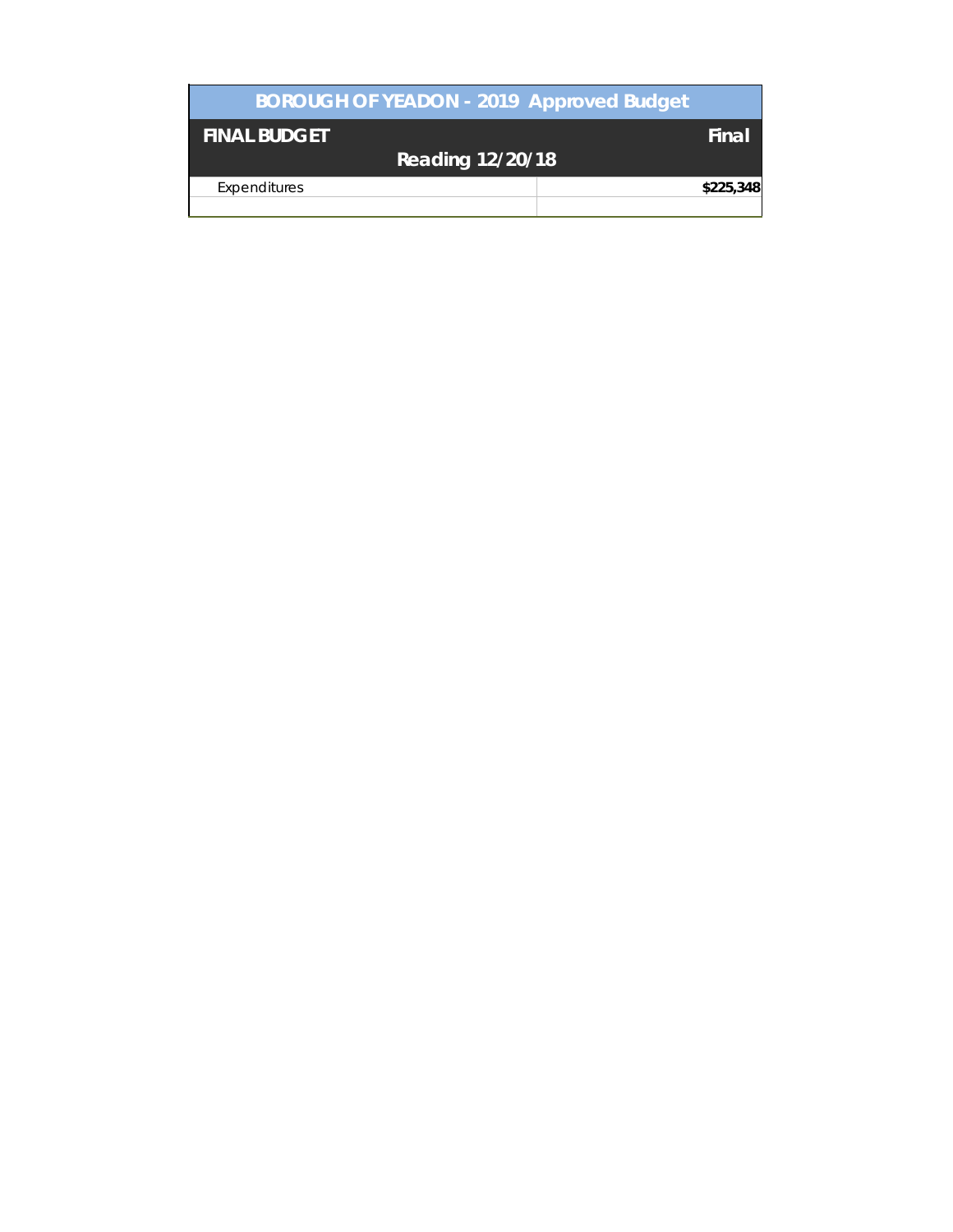|                                     | <b>BOROUGH OF YEADON 2019 GENERAL FUND REVENUES BUDGET</b> |                                    |                |                   |                         |              |                         |                     |  |  |
|-------------------------------------|------------------------------------------------------------|------------------------------------|----------------|-------------------|-------------------------|--------------|-------------------------|---------------------|--|--|
| Fund                                | <b>Account</b>                                             | <b>Description</b>                 |                |                   |                         |              |                         | <b>General Fund</b> |  |  |
| TAXES- RE and ACT 511               |                                                            |                                    | 2017 Actual    |                   |                         | 2018 Budget  |                         | 2019 Projection     |  |  |
| 01                                  | 301.100                                                    | R.E. Tax - Current Year            | \$             | $2,921,212.14$ \$ |                         | 2,900,000.00 | $\sqrt{2}$              | 2,905,003.00        |  |  |
| 01                                  | 301.340                                                    | R.E. Tax - Delinquent              | \$             | 236,906.59        | \$                      | 275,000.00   | $\mathfrak{S}$          | 276,500.00          |  |  |
| 01                                  | 310.100                                                    | R.E. Tax - Transfer Tax            | \$             | 115,130.56        | $\sqrt[6]{\frac{1}{2}}$ | 85,000.00    | $\mathfrak{S}$          | 86,200.00           |  |  |
| 01                                  | 310.210                                                    | Earned Income Tax                  | $$\mathbb{S}$$ | 1,716,655.44      | $\sqrt[6]{\frac{1}{2}}$ | 1,650,000.00 | $\sqrt{2}$              | 1,648,500.00        |  |  |
| 01                                  | 310.535                                                    | Local Services Tax                 | \$             | 90,272.97         | \$                      | 90,000.00    | $\mathcal{S}$           | 90,500.00           |  |  |
| <b>TOTAL TAXES- RE and ACT 511</b>  |                                                            |                                    | \$             | 5,080,177.70      | $\mathbf{\hat{z}}$      | 5,000,000.00 | \$                      | 5,006,703.00        |  |  |
| <b>LICENSES &amp; PERMITS</b>       |                                                            |                                    |                |                   |                         |              |                         |                     |  |  |
| 01                                  | 321.600                                                    | Professional & Occupantnl Permit   | \$             | 9,705.00          | $\sqrt[6]{\frac{1}{2}}$ | 9,400.00     | $\sqrt{2}$              | 9,500.00            |  |  |
| 01                                  | 321.610                                                    | Solicitation and Vendor Fees       | $\mathsf{\$}$  | 180.00            | $\updownarrow$          | 500.00       | $\mathfrak{S}$          | 450.00              |  |  |
| 01                                  | 322.800                                                    | <b>Street &amp; Curb Permits</b>   | $$\mathbb{S}$$ | 7,228.00          | $\sqrt[6]{\frac{1}{2}}$ | 10,000.00    | $\sqrt[6]{\frac{1}{2}}$ | 8,000.00            |  |  |
| 01                                  | 322.825                                                    | <b>Handicapped Parking Permits</b> | $\updownarrow$ | 2,685.00          | $\updownarrow$          | 2,750.00     | $\sqrt[6]{2}$           | 2,550.00            |  |  |
| 01                                  | 322.850                                                    | <b>Abandoned Vehicles</b>          | $\mathsf{\$}$  |                   | $\updownarrow$          |              | $\mathsf{\$}$           |                     |  |  |
| 01                                  | 362.400                                                    | Resale Certificate/Occupancy       | $$\mathbb{S}$$ | 25,325.00         | \$                      | 24,000.00    | \$                      | 25,000.00           |  |  |
| 01                                  | 362.405                                                    | Rental Certificate/Occupancy       | $$\mathbb{S}$$ | 64,245.00         | \$                      | 68,000.00    | $\mathcal{S}$           | 65,500.00           |  |  |
| 01                                  | 362.410                                                    | <b>Building Permits</b>            | $\mathsf{\$}$  | 119,661.00        | $\updownarrow$          | 100,000.00   | $\mathcal{S}$           | 112,500.00          |  |  |
| 01                                  | 362.420                                                    | <b>Electrical Permits</b>          | $$\mathbb{S}$$ | 19,021.00         | $\updownarrow$          | 15,000.00    | $\mathcal{S}$           | 15,000.00           |  |  |
| 01                                  | 362.430                                                    | Plumbing Permits                   | \$             | 7,984.00          | \$                      | 7,300.00     | $\mathcal{S}$           | 7,500.00            |  |  |
| 01                                  | 362.440                                                    | Public Building Inspection         | $\mathsf{\$}$  | 28,996.94         | $\updownarrow$          | 28,000.00    | $\mathcal{S}$           | 28,500.00           |  |  |
| 01                                  | 362.450                                                    | <b>Mechanical Permits</b>          | $$\mathbb{S}$$ | 15,790.50         | $\,$                    | 12,500.00    | $\sqrt[6]{2}$           | 14,500.00           |  |  |
| 01                                  | 362.460                                                    | <b>Health Insp Permits</b>         | \$             | 7,725.00          | \$                      | 7,500.00     | $\mathcal{L}$           | 7,625.00            |  |  |
| 01                                  | 362.470                                                    | PA State Permit Fee                | $\mathsf{\$}$  | 1,964.00          | \$                      | 1,800.00     | $\mathsf{\$}$           | 1,900.00            |  |  |
| 01                                  | 362.480                                                    | Miscellaneous Code Permits         | $$\mathbb{S}$$ |                   | $\,$                    |              | $\updownarrow$          | 350.00              |  |  |
| 01                                  | 362.490                                                    | Zoning Use Permits                 | \$             | 1,020.00          | $\mathsf{\$}$           | 1,200.00     | $\mathcal{L}$           | 1,200.00            |  |  |
| <b>TOTAL LICENSES &amp; PERMITS</b> |                                                            |                                    | \$             | 311,530.44        | \$                      | 287,950.00   | $\mathbf{\hat{S}}$      | 300,075.00          |  |  |
| <b>FRANCHISE REVENUE</b>            |                                                            |                                    |                |                   |                         |              |                         |                     |  |  |
| 01                                  | 321.800                                                    | Cable TV Franchise Fee             | \$             | 223,423.40        | \$                      | 220,000.00   | $\mathcal{S}$           | 225,000.00          |  |  |
| <b>TOTAL FRANCHISE REVENUE</b>      |                                                            |                                    | \$             | 223,423.40        | $\pmb{\$}$              | 220,000.00   | \$<br>225,000.00        |                     |  |  |
| <b>FINES &amp; FORFEITS</b>         |                                                            |                                    |                |                   |                         |              |                         |                     |  |  |
| 01                                  | 331.100                                                    | <b>Court Fines</b>                 | \$             | $39,956.45$ \$    |                         | 42,000.00    | $\sqrt{2}$              | 43,500.00           |  |  |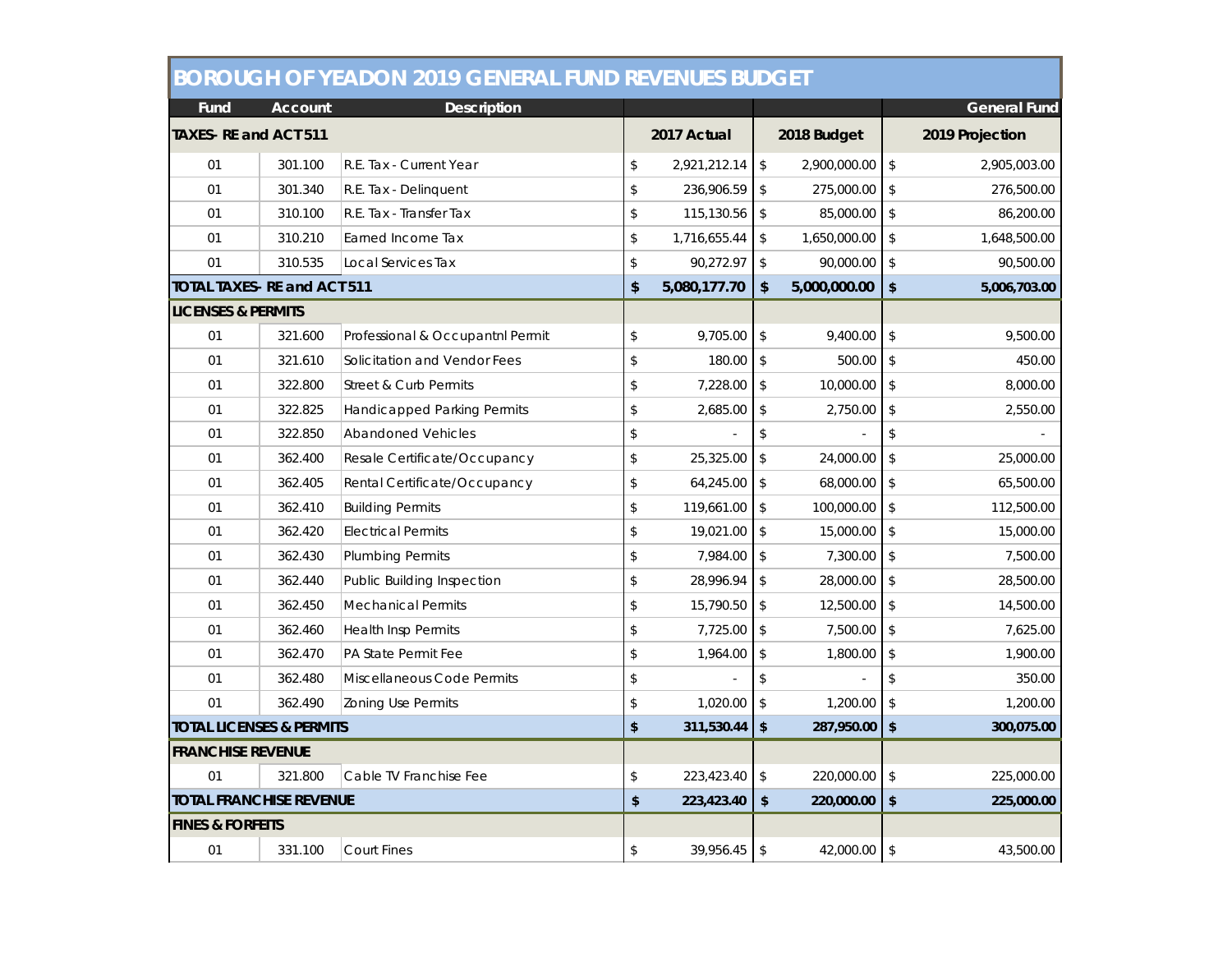|                                        |                | <b>BOROUGH OF YEADON 2019 GENERAL FUND REVENUES BUDGET</b> |                |            |                |            |                                  |
|----------------------------------------|----------------|------------------------------------------------------------|----------------|------------|----------------|------------|----------------------------------|
| Fund                                   | <b>Account</b> | <b>Description</b>                                         |                |            |                |            | <b>General Fund</b>              |
| 01                                     | 331.105        | Forefitures - (D/A's Office)                               | \$             | 141.50     | $$\mathbb{S}$$ | 10,000.00  | $\mathcal{S}$<br>12,500.00       |
| 01                                     | 331.110        | <b>Vehicle Code Violations</b>                             | $$\mathbb{S}$$ | 47,131.62  | $\sqrt[6]{2}$  | 46,500.00  | $\mathcal{L}$<br>46,000.00       |
| 01                                     | 331.120        | <b>Code Enforcement Violations</b>                         | \$             | 1,505.50   | \$             | 9,000.00   | \$<br>11,000.00                  |
| 01                                     | 331.130        | <b>Permit Penalty Fees</b>                                 | \$             |            | $\updownarrow$ | 50.00      | \$<br>500.00                     |
| 01                                     | 331.140        | <b>Contractor License Penalty Fee</b>                      | $\updownarrow$ |            | $\updownarrow$ | 250.00     | \$<br>500.00                     |
| 01                                     | 363.210        | <b>Parking Meters</b>                                      | \$             | 11,370.90  | \$             | 10,000.00  | \$<br>11,500.00                  |
| 01                                     | 363.245        | Planning/Land Development Fees                             | $$\mathbb{S}$$ |            | $\,$           |            | $$\mathbb{S}$$<br>1,500.00       |
| 01                                     | 363.250        | Property Maintenance Abatement                             | $$\mathbb{S}$$ | 33,624.45  | $\,$           | 22,000.00  | $\mathsf{\$}$<br>35,000.00       |
| 01                                     | 363.270        | Sale of Reports & Pictures                                 | $$\mathbb{S}$$ | 25.00      | \$             | 50.00      | $\mathcal{S}$<br>100.00          |
| <b>TOTAL FINES &amp; FORFEITS</b>      |                |                                                            | \$             | 133,755.42 | $\sqrt[6]{2}$  | 139,850.00 | $\mathbf{\hat{S}}$<br>162,100.00 |
| <b>INTEREST, RENTS &amp; ROYALTIES</b> |                |                                                            |                |            |                |            |                                  |
| 01                                     | 340.000        | Dividend Income                                            | \$             | 320.38     | \$             | 250.00     | \$<br>275.00                     |
| 01                                     | 341.000        | Interest Earnings                                          | $\mathsf{\$}$  | 8,280.16   | $\sqrt[6]{2}$  | 5,100.00   | $\mathcal{S}$<br>7,500.00        |
| 01                                     | 342.100        | Rent of Land (Clear Channel)                               | $\mathsf{\$}$  | 26,400.00  | $\sqrt[6]{2}$  | 24,960.00  | $\mathcal{L}$<br>27,500.00       |
| 01                                     | 342.200        | Rent of Buildings Borough Hall                             | \$             | 34,594.00  | \$             | 19,000.00  | \$<br>35,000.00                  |
| 01                                     | 310.250        | Other                                                      | \$             |            | \$             |            | $\mathsf{\$}$<br>1,250.00        |
| TOTAL INTEREST, RENTS & ROYALTIES      |                |                                                            | \$             | 69,594.54  | \$             | 49,310.00  | $\mathbf{\hat{S}}$<br>71,525.00  |
| <b>INTERGOVERNMENTAL REVENUES</b>      |                |                                                            |                |            |                |            |                                  |
|                                        |                | <b>Federal Capital and Operating Grants</b>                |                |            |                |            |                                  |
| 01                                     | 351.020        | Federal Grants-COPS-LLEBG-JAG                              | \$             | 2,114.44   | \$             | 1,500.00   | \$                               |
| 01                                     | 351.025        | <b>FEMA/PEMA</b>                                           | \$             |            | \$             |            | \$                               |
| 01                                     | 351.030        | Grants                                                     | \$             | 17,984.86  | \$             |            | \$                               |
|                                        |                | <b>TOTAL FEDERAL</b>                                       | \$             | 20,099.30  | \$             | 1,500.00   | \$                               |
|                                        |                |                                                            |                |            |                |            |                                  |
|                                        |                | <b>State Shared Revenues and Entitlements</b>              |                |            |                |            |                                  |
| 01                                     | 355.010        | Public Utility Realty Tax (PURTA)                          | \$             | 5,118.59   | \$             | 5,600.00   | $\mathsf{\$}$<br>5,200.00        |
| 01                                     | 355.080        | Alcoholic Beverage Tax                                     | $\mathsf{\$}$  |            | $\updownarrow$ | 450.00     | $\mathcal{L}$<br>450.00          |
| 01                                     | 355.100        | AD HOC Postretirement Payment                              | \$             | 1,200.00   | \$             | 4,500.00   | \$<br>1,500.00                   |
| 01                                     | 355.120        | Foreign Casualty Ins. (State Pension Aid)                  | \$             | 192,706.64 | \$             | 195,025.60 | \$<br>192,500.00                 |
| 01                                     | 355.130        | Foreign Fire Ins. Premium Tax                              | $$\mathbb{S}$$ |            | $\updownarrow$ | 55,000.00  | $\mathsf{\$}$<br>61,250.00       |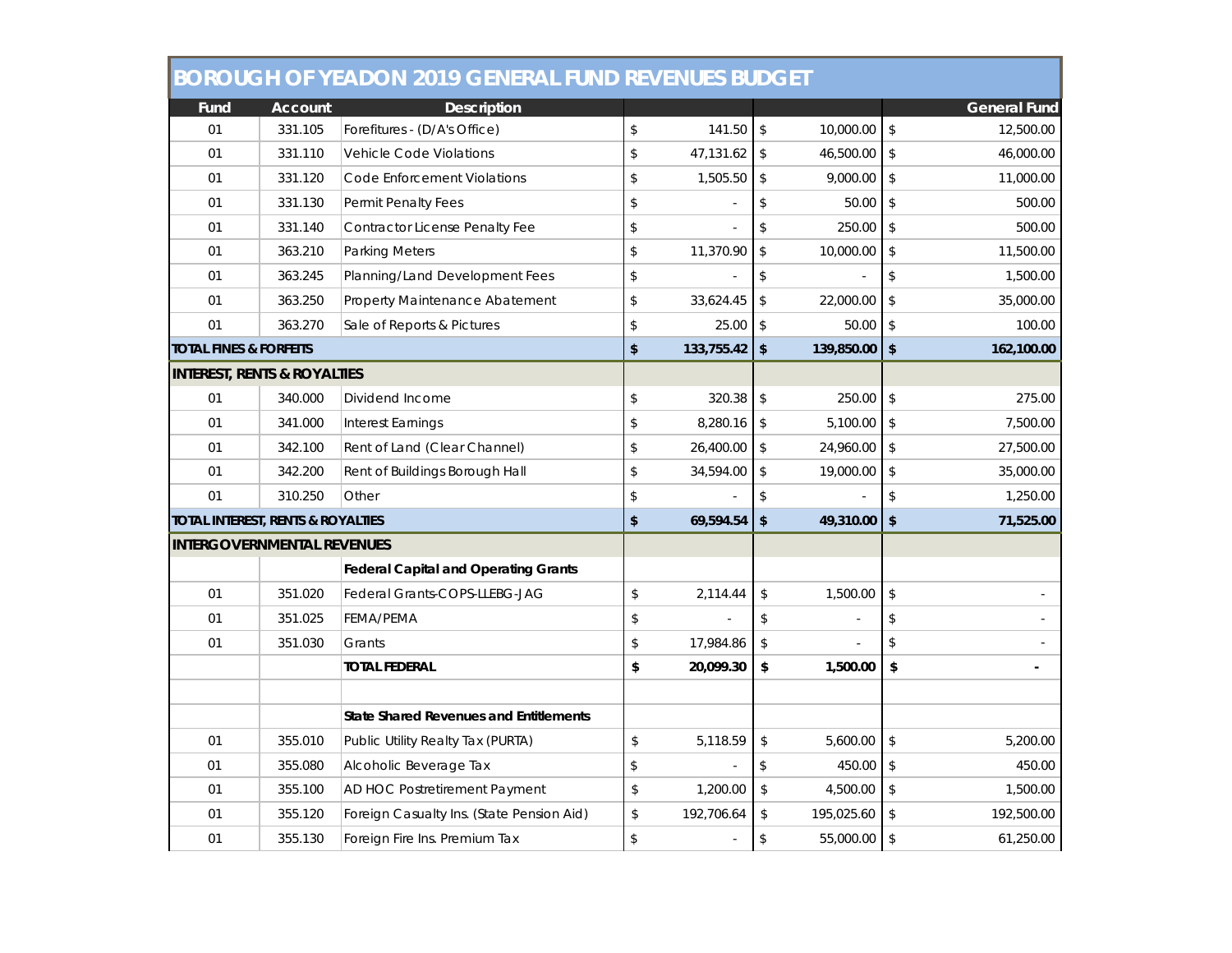|                                   | <b>BOROUGH OF YEADON 2019 GENERAL FUND REVENUES BUDGET</b> |                                                       |                |                |                        |                |                         |                     |  |  |  |
|-----------------------------------|------------------------------------------------------------|-------------------------------------------------------|----------------|----------------|------------------------|----------------|-------------------------|---------------------|--|--|--|
| Fund                              | <b>Account</b>                                             | <b>Description</b>                                    |                |                |                        |                |                         | <b>General Fund</b> |  |  |  |
|                                   | <b>TBD</b>                                                 | Library Grant                                         | \$             | $\overline{a}$ | $\,$                   | $\overline{a}$ | $\sqrt[6]{\frac{1}{2}}$ | 61,700.00           |  |  |  |
| 01                                | 355.140                                                    | Recyclables (904 Grant)                               | $\sqrt{2}$     |                | $\mathsf{\$}$          |                | \$                      | 4,744.00            |  |  |  |
|                                   |                                                            | <b>TOTAL STATE</b>                                    | \$             | 199,025.23     | \$                     | 260,575.60     | \$                      | 327,344.00          |  |  |  |
|                                   |                                                            | <b>Local Capital and Operating Grants</b>             |                |                |                        |                |                         |                     |  |  |  |
| 01                                | 358.050                                                    | County Liquid Fuels Tax                               | $\mathsf{\$}$  |                | \$                     | 8,500.00       | $\mathsf{\$}$           | 2,250.00            |  |  |  |
| 01                                | 358.100                                                    | <b>Other Grants</b>                                   | $\mathsf{\$}$  |                | \$                     | 3,000.00       | \$                      | 1,500.00            |  |  |  |
| 01                                | 358.150                                                    | County Highway Aid                                    | \$             |                | \$                     | 4,800.00       | \$                      | 9,850.00            |  |  |  |
| 01                                | 358.200                                                    | Payment in Lieu of Taxes                              | $\mathsf{\$}$  |                | \$                     |                | \$                      | 5,000.00            |  |  |  |
|                                   |                                                            | <b>TOTAL LOCAL</b>                                    | \$             |                | \$                     | 16,300.00      | \$                      | 18,600.00           |  |  |  |
|                                   |                                                            | TOTAL INTERGOVERNMENTAL REVENUES                      | \$             | 219,124.53     | \$                     | 278,375.60     | $\mathbf{\hat{S}}$      | 345,944.00          |  |  |  |
| <b>CHARGES FOR SERVICES</b>       |                                                            |                                                       |                |                |                        |                |                         |                     |  |  |  |
| 01                                | 361.340                                                    | <b>Hearing Fees</b>                                   | \$             | 1,500.00       | $\mathsf{\$}$          | 2,000.00       | \$                      | 1,200.00            |  |  |  |
| 01                                | 361.500                                                    | Sale of Maps & Publications                           | $\mathsf{\$}$  | 21.75          | $\mathsf{\$}$          | 200.00         | $\mathsf{\$}$           | 175.00              |  |  |  |
| 01                                | 362.100                                                    | <b>Special Police Services</b>                        | $\mathsf{\$}$  |                | $\mathsf{\$}$          | 500.00         | $\mathcal{S}$           | 250.00              |  |  |  |
| 01                                | 362.110                                                    | Sale of Accident Reports                              | \$             | 19,121.36      | \$                     | 19,000.00      | $\mathcal{L}$           | 18,000.00           |  |  |  |
| 01                                | 362.500                                                    | <b>Crossing Guard Fees</b>                            | $\sqrt[6]{2}$  | 21,989.72      | $$\mathbb{S}$$         | 25,578.00      | \$                      | 28,750.00           |  |  |  |
| 01                                | 362.501                                                    | Demolition                                            | $\sqrt{2}$     | 100.00         | $\updownarrow$         | 350.00         | \$                      | 500.00              |  |  |  |
| 01                                | 362.510                                                    | Plan Review Fees                                      | \$             | 1,070.00       | \$                     | 350.00         | $\sqrt{2}$              | 1,100.00            |  |  |  |
| 01                                | 362.540                                                    | Dumpster Permit                                       | \$             | 1,125.00       | $\,$                   | 1,200.00       | $\sqrt[6]{\frac{1}{2}}$ | 1,000.00            |  |  |  |
| 01                                | 364.320                                                    | Hazardous Materials Removal                           | $\mathsf{\$}$  | 130.00         | $\mathsf{\$}$          | 100.00         | $\mathsf{\$}$           | 150.00              |  |  |  |
| 01                                | 364.410                                                    | Sale of Recyclables                                   | $\mathsf{\$}$  |                | $\mathsf{\$}$          | 50.00          | $\mathcal{S}$           | 300.00              |  |  |  |
| <b>TOTAL CHARGES FOR SERVICES</b> |                                                            |                                                       | \$             | 45,057.83      | $\boldsymbol{\hat{z}}$ | 49,328.00      | \$                      | 51,425.00           |  |  |  |
|                                   |                                                            | <b>CONTRIBUTIONS/DONATIONS/MISCELLANEOUS REVENUES</b> |                |                |                        |                |                         |                     |  |  |  |
| 01                                | 387.000                                                    | <b>Contributions/Donations</b>                        | \$             | 20,000.00      | $$\mathbb{S}$$         | 250.00         | $\mathcal{S}$           | 11,050.00           |  |  |  |
| 01                                | 380.000                                                    | Miscellaneous Revenues                                | \$             | 32,018.36      | $$\mathbb{S}$$         | 7,500.00       | $\mathcal{L}$           | 15,000.00           |  |  |  |
| 01                                | 387.500                                                    | Program Revenues                                      | $\updownarrow$ | 6,978.00       | $\,$                   | 12,000.00      | $\sqrt{2}$              | 7,500.00            |  |  |  |
| 01                                | 387.550                                                    | Flag Day Event Revenues                               | \$             | 4,945.00       | $\sqrt{ }$             | 9,000.00       | $\mathcal{S}$           | 7,500.00            |  |  |  |
|                                   |                                                            |                                                       | \$             | 63,941.36      | $\pmb{\$}$             | 28,750.00      | \$                      | 41,050.00           |  |  |  |
| <b>OTHER REVENUE</b>              |                                                            |                                                       |                |                |                        |                |                         |                     |  |  |  |
| 01                                | 390.500                                                    | Non-Operating Revenue                                 | \$             | 861.55         |                        |                | \$                      | 2,500.00            |  |  |  |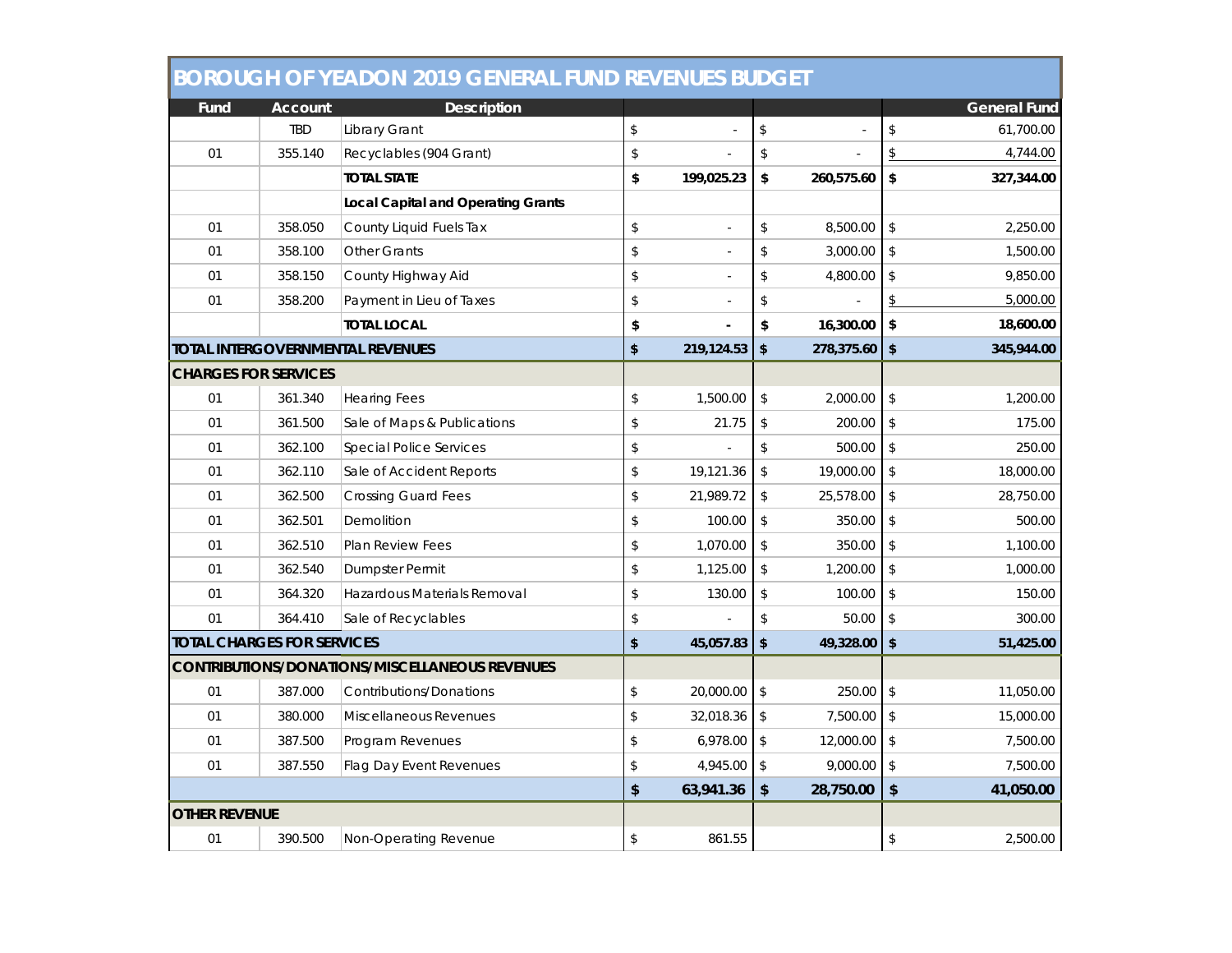|                             | <b>BOROUGH OF YEADON 2019 GENERAL FUND REVENUES BUDGET</b> |                                        |   |                          |    |                   |                   |                     |  |  |  |  |
|-----------------------------|------------------------------------------------------------|----------------------------------------|---|--------------------------|----|-------------------|-------------------|---------------------|--|--|--|--|
| <b>Fund</b>                 | <b>Account</b>                                             | <b>Description</b>                     |   |                          |    |                   |                   | <b>General Fund</b> |  |  |  |  |
| 01                          | 392.040                                                    | Transfer From Refuse Fund              |   | $\sim$                   |    | 85,000.00         | $\overline{1}$ s  |                     |  |  |  |  |
| 01                          | 392.080                                                    | Transfer From Sewer Fund               |   | ٠                        |    |                   |                   | 350,000.00          |  |  |  |  |
| 01                          | 392.400                                                    | Transfer From Vehicle Replacement Fund |   | $\sim$                   |    | 35,000.00         | $\overline{1}$ s  |                     |  |  |  |  |
| 01                          | 391.100                                                    | Sale of General Assets                 |   | $\overline{\phantom{a}}$ |    |                   |                   |                     |  |  |  |  |
| 01                          | 396,000                                                    | Refund of Prior Year EXPEND            |   | $\sim$                   | \$ | 125,000.00        | $\overline{1}$ \$ | 100,000.00          |  |  |  |  |
| <b>ITOTAL OTHER REVENUE</b> |                                                            |                                        |   | $861.55$ $\frac{1}{3}$   |    | $245,000.00$   \$ |                   | 452,500.00          |  |  |  |  |
| <b>TOTAL GF REVENUES</b>    |                                                            |                                        | S | 6,147,466.77             |    | 6,298,563.60      |                   | 6,656,322.00        |  |  |  |  |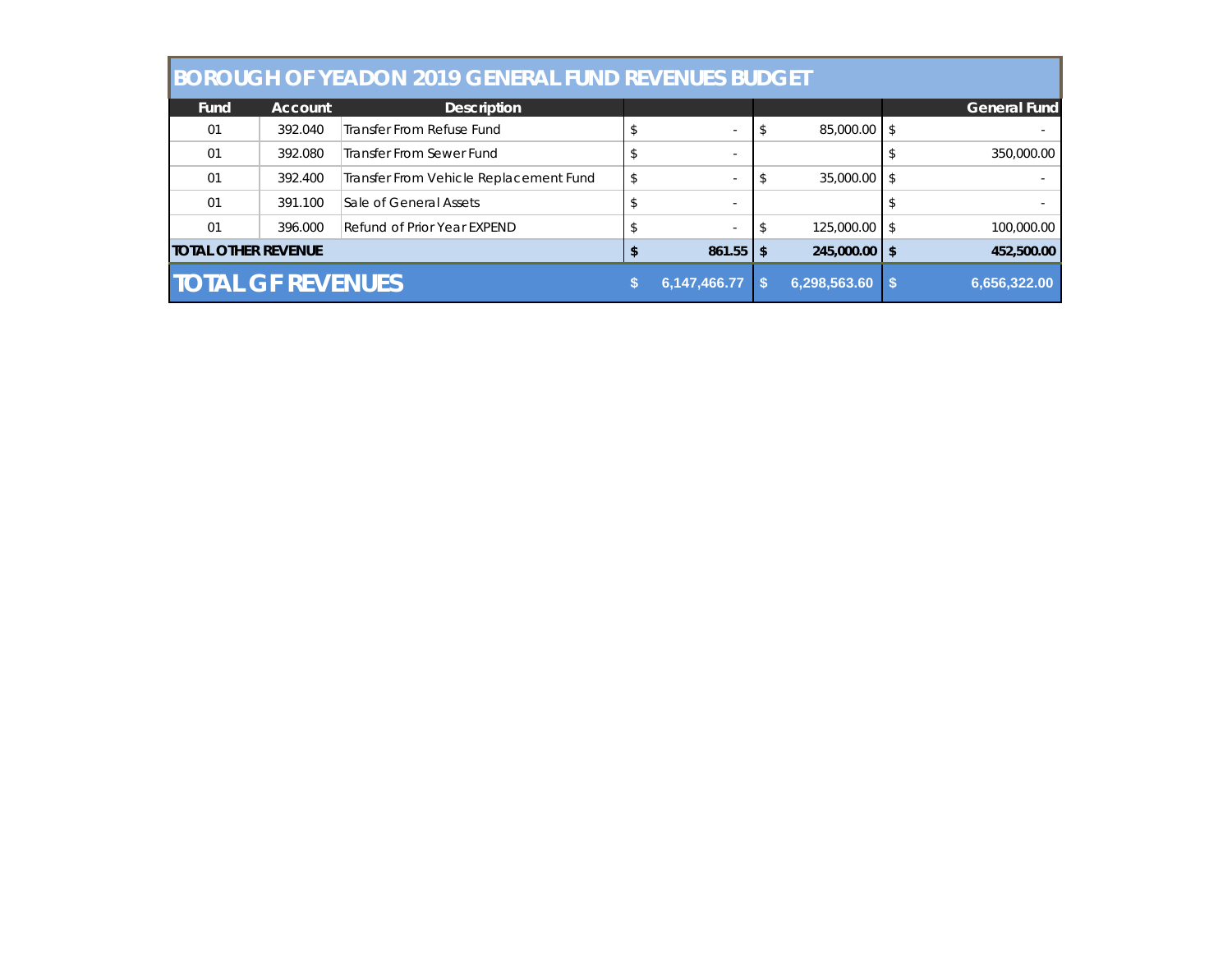### **BOROUGH OF YEADON 2019 GENERAL FUND EXPENDITURES BUDGET**

| Fund                                  | Account | Description                              |                      |            |             | General Fund    |
|---------------------------------------|---------|------------------------------------------|----------------------|------------|-------------|-----------------|
|                                       |         |                                          |                      |            |             |                 |
| LEGISLATIVE BODY-COUNCIL              |         |                                          | Actual 2017          |            | Budget 2018 | 2019 Projection |
| General 01                            | 400.110 | Salaries & Wages of Elected Council      | \$<br>18,778.75      | \$         | 21,400.00   | \$30,250        |
| General 01                            | 400.150 | <b>Council Benefits</b>                  | \$<br>47,842.28      | \$         | 25,000.00   | \$55,200        |
| General 01                            | 400.151 | Council FICA/SUI/FUTA                    | \$<br>1,435.61       | \$         | 1,637.00    | \$2,532         |
| General 01                            | 400.239 | Promotion/Social Media                   | \$<br>5,785.69       | \$         | 30,000.00   | \$6,500         |
| General 01                            | 400.329 | Newsletter/Communications                | \$<br>17,313.00      | \$         | 5,000.00    | \$18,500        |
| General 01                            | 400.420 | Dues/Subscription/Member                 | \$                   | \$         | 1,000.00    | \$1,000         |
| General 01                            | 400.453 | <b>Transcription Services</b>            | \$                   | \$         | 1,000.00    | \$750           |
| General 01                            | 400.460 | Meetings & Conferences                   | \$<br>9,502.81       | \$         | 15,000.00   | \$10,000        |
| <b>TOTAL LEGISLATIVE BODY-COUNCIL</b> |         |                                          | \$<br>100,658.14 \$  |            | 100,037.00  | \$124,732       |
| <b>ADMINISTRATION</b>                 |         |                                          |                      |            |             |                 |
| General 01                            | 401.130 | Salaries & Wages of Clerical Staff       | \$<br>22,434.88      | \$         | 20,000.00   | \$43,157        |
| General 01                            | 401.150 | <b>Administrative Benefits</b>           | \$<br>444.30         | \$         | 750.00      | \$12,670        |
| General 01                            | 401.151 | Administrative FICA/SUI/FUTA             | \$<br>1,716.25       | \$         | 1,530.00    | \$3,612         |
| General 01                            | 401.160 | Non-Uniform Pension Contribution         | \$<br>36,997.81      | \$         | 22,000.00   | \$45,677        |
| General 01                            | 401.210 | Administrative Office/Operating Supplies | \$<br>7,338.16       | \$         | 8,000.00    | \$7,600         |
| General 01                            | 401.213 | Technology                               | \$<br>54,744.71      | \$         | 40,000.00   | \$50,000        |
| General 01                            | 401.260 | Small Tools/Minor Equipment              | \$                   | \$         | 500.00      | \$500           |
| General 01                            | 401.310 | Management - Professional Services       | \$<br>159,940.00     | \$         | 165,000.00  | \$165,000       |
| General 01                            | 401.321 | Monthly Telephone Services               | \$<br>11,135.79      | \$         | 15,000.00   | \$13,000        |
| General 01                            | 401.325 | Postage/Delivery                         | \$<br>2,120.58       | \$         | 1,600.00    | \$2,250         |
| General 01                            | 401.340 | Advertising/Printing/Binding             | \$<br>13,034.65      | \$         | 12,900.00   | \$13,000        |
| General 01                            | 401.370 | Repair & Maintenance                     | \$                   | \$         | 750.00      | \$500           |
| General 01                            | 401.374 | Administrative Leases                    | \$<br>9,596.37       | \$         | 10,500.00   | \$10,500        |
| General 01                            | 401.420 | Administrative - Dues/Subs/Membership    | \$<br>1,668.00       | \$         | 2,500.00    | \$2,000         |
| General 01                            | 401.454 | <b>Other Contracted Services</b>         | \$<br>18,950.00      | \$         | 10,000.00   | \$15,000        |
| General 01                            | 401.460 | Meetings & Conferences                   | \$                   | \$         | 1,500.00    | \$500           |
| total administration                  |         |                                          | \$<br>340,121.50 \$  |            | 312,530.00  | \$384,966       |
| FINANCIAL ADMINISTRATION              |         |                                          |                      |            |             |                 |
| General 01                            | 402.140 | Salaries & Wages- Professional           | \$<br>48,087.08      | S,         | 49,660.00   | \$53,560        |
| General 01                            | 402.150 | <b>Finance Benefits</b>                  | \$<br>15,209.55      | \$         | 17,978.00   | \$12,670        |
| General 01                            | 402.151 | Finance FICA/SUI/FUTA                    | \$<br>3,623.10       | \$         | 3,799.00    | \$4,483         |
| General 01                            | 402.220 | <b>Operating Supplies</b>                | \$                   | \$         | 500.00      | \$500           |
| General 01                            | 402.311 | <b>Accounting/Audit Fees</b>             | \$<br>9,333.34       | \$         | 18,500.00   | \$17,500        |
| General 01                            | 402.312 | Management - Professional Services       | \$<br>45,000.00      | \$         | 45,000.00   | \$60,000        |
| General 01                            | 402.420 | Dues/Subscription/Member                 | \$                   | \$         | 200.00      | \$150           |
| General 01                            | 402.452 | Payroll Services                         | \$<br>23,851.35      | \$         | 22,000.00   | \$26,000        |
| General 01                            | 402.460 | Meeting & Conferences                    | \$                   | \$         | 1,000.00    | \$500           |
| TOTAL FINANCIAL ADMINISTRATION        |         |                                          | \$<br>145,104.42 \$  |            | 158,637.00  | \$175,363       |
| TAX COLLECTION                        |         |                                          |                      |            |             |                 |
| General 01                            | 403.114 | Salaries and Wages - Tax Collector       | \$<br>$25,000.00$ \$ |            | 14,000.00   | \$25,000        |
| General 01                            | 403.115 | Tax Collector FICA/SUI/FUTA              | \$<br>1,912.50       | $\sqrt{2}$ | 1,071.00    | \$2,093         |
| General 01                            | 403.213 | Technology                               | \$<br>300.00         | \$         | 500.00      | \$500           |
| General 01                            | 403.220 | <b>Operating Supplies</b>                | \$<br>69.97          | \$         | 450.00      | \$500           |
| General 01                            | 403.317 | Tax Services - EIT                       | \$                   | \$         | 150.00      | \$50            |
| General 01                            | 403.318 | Tax Services - LST                       | \$                   | \$         | 150.00      | \$50            |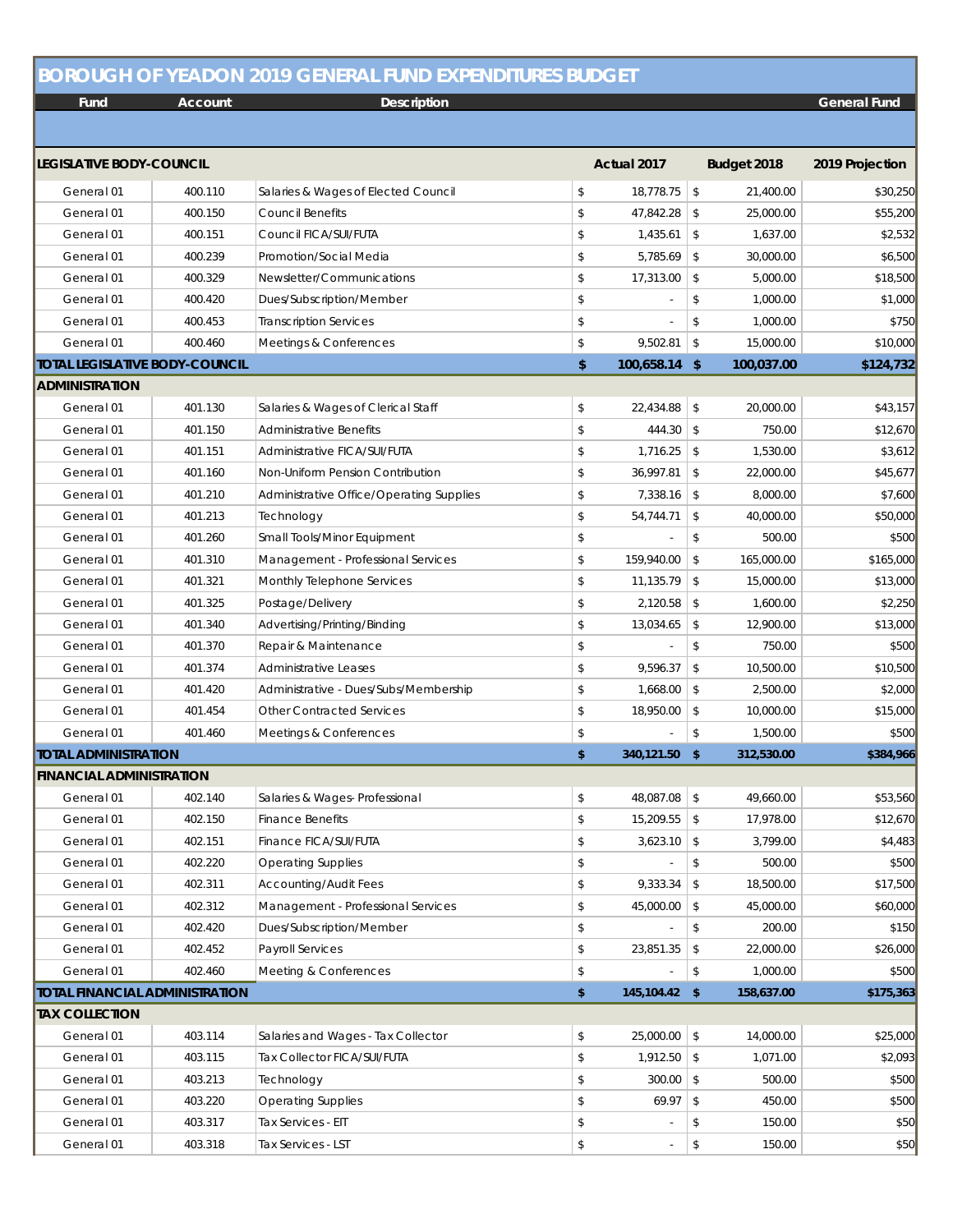|                                    |                | <b>BOROUGH OF YEADON 2019 GENERAL FUND EXPENDITURES BUDGET</b> |                        |               |            |                     |
|------------------------------------|----------------|----------------------------------------------------------------|------------------------|---------------|------------|---------------------|
| Fund                               | <b>Account</b> | <b>Description</b>                                             |                        |               |            | <b>General Fund</b> |
| General 01                         | 403.321        | <b>Telephone Services</b>                                      | \$<br>917.46           | $\sqrt[6]{2}$ | 1,000.00   | \$1,000             |
| General 01                         | 403.325        | Tax Collection - Postage                                       | \$<br>104.80           | $\mathbb{S}$  | 2,200.00   | \$2,200             |
| General 01                         | 403.340        | Tax Collection - Printing/Binding                              | \$<br>2,178.04         | \$            | 2,200.00   | \$2,250             |
| <b>TOTAL TAX COLLECTION</b>        |                |                                                                | \$<br>$30,482.77$ \$   |               | 21,721.00  | \$33,643            |
| <b>LEGAL SERVICES</b>              |                |                                                                |                        |               |            |                     |
| General 01                         | 404.314        | Legal Services - General                                       | \$<br>106,669.97       | \$            | 70,000.00  | \$100,000           |
| General 01                         | 404.316        | Legal Services - Labor Issues                                  | \$                     | \$            | 5,000.00   | \$5,000             |
| General 01                         | 414.314        | Special Legal Services                                         | \$                     | \$            |            | \$0                 |
| <b>TOTAL LEGAL SERVICES</b>        |                |                                                                | \$<br>106,669.97       | - \$          | 75,000.00  | \$105,000           |
| <b>ENGINEER</b>                    |                |                                                                |                        |               |            |                     |
| General 01                         | 408.313        | Engineering/Architecture Services                              | \$<br>78,754.94        | \$            | 50,000.00  | \$80,000            |
| General 01                         | 413.313        | Engineering/Architecture - Code                                | \$<br>40,156.55        | \$            | 18,500.00  | \$15,000            |
| General 01                         | 413.317        | Property Maintenance Abatement                                 | \$<br>475.00           | \$            | 5,500.00   | \$1,500             |
| <b>TOTAL ENGINEER</b>              |                |                                                                | \$<br>119,386.49 \$    |               | 74,000.00  | \$96,500            |
| <b>INSURANCE AND BONDING</b>       |                |                                                                |                        |               |            |                     |
| General 01                         | 401.350        | Insurance/Bonding - Administration                             | \$                     | \$            |            | \$0                 |
| General 01                         | 403.350        | Insurance/Bonding - Tax Collection                             | \$<br>1,901.40         | \$            | 2,200.00   | \$1,900             |
| General 01                         | 409.350        | Insurance/Bonding - Borough Facilities                         | \$                     | \$            | 15,500.00  | \$0                 |
| General 01                         | 486.100        | Insurance - Liability                                          | \$<br>181,965.56       | \$            | 156,189.00 | \$104,600           |
| General 01                         | 486.300        | Insurance - Auto                                               | \$<br>6,297.00         | \$            | 63,329.00  | \$52,000            |
| General 01                         | 486.400        | Insurance - Public Officials Liability                         | \$                     | \$            | 49,422.00  | \$9,000             |
| General 01                         | 486.500        | Insurance - Police Professional Liability                      | \$                     | \$            | 39,621.00  | \$23,100            |
| General 01                         | 486.600        | Insurance - Fidelity and Surety Bonds                          |                        | \$            |            | \$4,975             |
| General 01                         | 486.700        | Insurance - Workers Compensation                               | \$<br>127,055.00       | \$            | 143,949.00 | \$168,937           |
| General 01                         | 486.800        | Insurance - Crime Coverage                                     | \$<br>2,382.34         | \$            | 2,850.00   | \$2,842             |
| <b>TOTAL INSURANCE AND BONDING</b> |                |                                                                | \$<br>319,601.30 \$    |               | 473,060.00 | \$367,354           |
| <b>BOROUGH FACILITIES</b>          |                |                                                                |                        |               |            |                     |
| General 01                         | 409.250        | Repair/Maintenance Supplies                                    | \$<br>15,063.78        | \$            | 15,500.00  | \$17,500            |
| General 01                         | 409.260        | Small Tools/Minor Equipment                                    | \$                     | \$            | 750.00     | \$1,000             |
| General 01                         | 409.361        |                                                                | \$<br>$37,366.78$ \$   |               | 37,500.00  | \$38,000            |
|                                    |                | Electricity                                                    | \$<br>12,326.87        |               |            |                     |
| General 01                         | 409.362        | Gas                                                            |                        | \$            | 15,500.00  | \$15,400            |
| General 01                         | 409.366        | Water                                                          | \$<br>3,749.47         | \$            | 5,000.00   | \$5,000             |
| General 01                         | 409.370        | Repair/Maintenance Services                                    | \$<br>28,380.13        | \$            | 17,500.00  | \$25,000            |
| General 01                         | 409.383        | <b>Hall Rentals/Repairs</b>                                    | \$                     | \$            | 5,000.00   | \$2,500             |
| General 01                         | 409.450        | Contracted Services                                            | \$<br>104,167.59       | \$            | 100,000.00 | \$100,000           |
| General 01                         | 411.363        | <b>Hydrant Service</b>                                         | \$<br>$25,032.00$ \ \$ |               | 27,700.00  | \$28,000            |
| <b>TOTAL BOROUGH FACILITIES</b>    |                |                                                                | \$<br>226,086.62 \$    |               | 224,450.00 | \$232,400           |
| <b>POLICE</b>                      |                |                                                                |                        |               |            |                     |
| General 01                         | 410.122        | Salary - Chief of Police                                       | \$<br>119,193.04       | \$            | 107,817.12 | \$120,306           |
| General 01                         | 410.125        | Salaries/Wages - Lieutenant                                    |                        | \$            | 96,586.00  |                     |
| General 01                         | 410.131        | Salaries/Wages - Sergeant                                      | \$<br>235,357.53       | \$            | 279,553.00 | \$291,063           |
| General 01                         | 410.132        | Salaries/Wages - Full-time Officers                            | \$<br>891,707.82       | \$            | 814,709.00 | \$819,191           |
| General 01                         | 410.133        | Salaries/Wages - Part-time Officers                            | \$<br>104,407.74       | \$            | 116,174.00 | \$117,500           |
| General 01                         | 410.134        | Salaries/Wages - Parking Enforcement                           | \$<br>53,022.32        | \$            | 60,418.00  | \$55,758            |
| General 01                         | 410.135        | Overtime Wages - Officers                                      | \$<br>135,881.92       | \$            | 85,000.00  | \$135,000           |
| General 01                         | 410.136        | Salaries/Wages - Crossing Guard                                | \$<br>43,214.01        | \$            | 47,520.00  | \$45,320            |
| General 01                         | 410.137        | Salaries/Wages - Night Differential                            | \$<br>57,739.13        | \$            | 57,400.00  | \$61,259            |
| General 01                         | 410.138        | Police Turnkey Wages                                           | \$<br>9,054.13         | $\,$          | 6,624.00   | \$10,653            |
| General 01                         | 410.139        | Acting in Rang Wages - Officer                                 |                        | \$            | 12,500.00  |                     |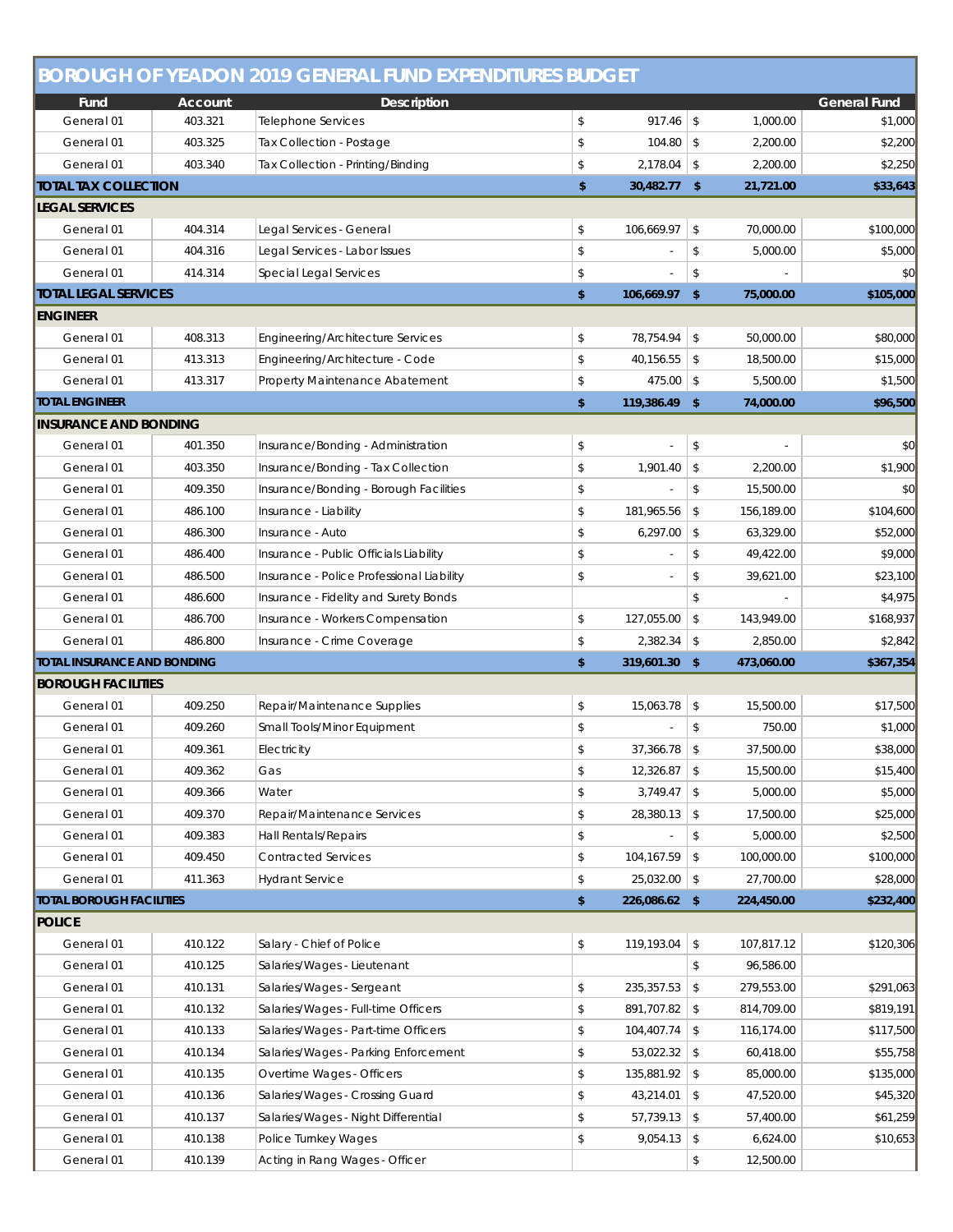| Fund<br><b>General Fund</b><br>Account<br><b>Description</b><br>\$<br>General 01<br>56,667.35<br>\$<br>410.140<br>Salaries/Wages - Clerical Support<br>73,533.00<br>\$<br>General 01<br>410.150<br><b>Police Benefits</b><br>701,869.36<br>\$<br>690,856.00<br>General 01<br>Police FICA/SUI/FUTA<br>\$<br>137,665.47<br>\$<br>135,198.00<br>410.151<br>\$<br>8,910.00<br>\$<br>General 01<br>410.152<br>Post Retirement Benefits<br>25,000.00<br>\$<br>General 01<br>Uniformed Pension Plan-MMO<br>304,978.00<br>\$<br>304,978.00<br>410.160<br>\$<br>General 01<br>410.180<br>Salaries Wages-Disability<br>15,789.02<br>\$<br>15,789.00<br>\$16.421<br>\$<br>\$<br>General 01<br>410.181<br><b>Educational Bonuses</b><br>3,600.00<br>\$<br>General 01<br>\$<br>28,600.00<br>410.182<br>Buy-Back Days<br>\$<br>General 01<br>410.190<br>Uniform Allowance<br>7,823.87<br>\$<br>20,000.00<br>\$<br>General 01<br>Police - Office Supplies<br>4,564.94<br>\$<br>7,290.00<br>410.210<br>\$<br>General 01<br>11,068.64<br>\$<br>410.213<br>Technology<br>25,000.00<br>\$<br>General 01<br>410.220<br>7,764.51<br>\$<br>15,650.00<br>Police - Operating Supplies<br>\$<br>General 01<br>410.231<br>Police - Vehicle Fuel<br>22,478.91<br>\$<br>34,500.00<br>\$<br>General 01<br>5,557.98<br>\$<br>15,280.00<br>410.260<br>Police- Small Tools/Minor Equipment<br>General 01<br>Police- Communications Services<br>\$<br>3,260.75<br>\$<br>7,000.00<br>410.321<br>General 01<br>\$<br>655.00<br>\$<br>410.322<br>Police - Communications Equipment<br>8,855.00<br>\$<br>General 01<br>\$<br>410.341<br>Police-Advertising<br>800.00<br>\$<br>General 01<br>\$<br>20,000.00<br>410.370<br>Police - Repair and Maintenance<br>17,923.56<br>General 01<br>410.374<br>\$<br>5,074.75<br>\$<br>Police-Leases<br>6,500.00<br>\$<br>General 01<br>410.420<br>2,075.00<br>\$<br>Police-Dues/Subscriptions/Memberships<br>2,000.00<br>\$<br>General 01<br>2,316.59<br>\$<br>2,500.00<br>410.450<br><b>Police-Contract Services</b><br>General 01<br><b>Animal Control Services</b><br>\$<br>20,330.00<br>\$<br>410.452<br>20,000.00<br>\$<br>General 01<br>4,977.24<br>\$<br>410.460<br>Police-Meetings/Conferences/Training<br>20,000.00<br>\$<br>General 01<br>52,876.00<br>\$<br>48,159.00<br>410.740<br>Capital Purchases- Equipment<br>\$<br>3,044,204.58 \$<br>3,215,389.12<br>\$<br>General 01<br>411.120<br>66,171.07<br>\$<br>59.318.00<br>Fire- Fire Marshal Salary<br>General 01<br>411.190<br>\$<br>300.50<br>\$<br>450.00<br>Fire-Uniforms<br>\$<br>38.99<br>\$<br>General 01<br>411.220<br>Fire- Operating Supplies<br>2,000.00<br>\$<br>11,104.56<br>$\mathbb{S}$<br>General 01<br>411.232<br>Fire- Vehicle Fuel<br>15,000.00<br>General 01<br>411.241<br>Fire-Hose/Couplings<br>\$<br>\$<br>2,500.00<br>\$<br>General 01<br>2,057.91<br>\$<br>2,500.00<br>411.320<br>Fire- Communications<br>\$<br>General 01<br>411.370<br>Fire-Repair/Maintenance Services<br>23,420.48<br>\$<br>21,000.00<br>\$<br>General 01<br>411.470<br>Fire-Education/Training<br>89.50<br>\$<br>1,000.00<br>\$<br>General 01<br>Fire-Relief Association<br>\$<br>55,000.00<br>411.541<br>\$<br>General 01<br>92,476.58<br>\$<br>105,000.00<br>411.700<br>Fire- Vehicle Leasing<br>\$<br>195,659.59 \$<br>263,768.00<br><b>CODE ENFORCEMENT</b><br>\$<br>General 01<br>65,984.64<br>\$<br>68,128.00<br>413.122<br>Salary-Director of Code Enforcement<br>\$<br>General 01<br>413.130<br>107,702.06<br>\$<br>105,000.00<br>Salaries/Wages-Professional Staff<br>\$<br>General 01<br>413.135<br>59,175.27<br>\$<br>59,000.00<br>Salaries/Wages-Part-time Inspectors<br>\$<br>General 01<br>413.140<br>Salary- Office Manager<br>47,628.66<br>\$<br>49,168.00<br>\$<br>General 01<br>413.145<br>Salary - Clerical<br>\$<br>15,000.00<br>General 01<br>Code Enforcement - Benefits<br>\$<br>51,334.60<br>\$<br>48,500.00<br>413.150<br>\$<br>General 01<br>413.151<br>26,419.14<br>\$<br>Code Enforcement - FICA/SUI/FUTA<br>26,377.00<br>\$<br>General 01<br>413.155<br>\$<br>10,595.00<br>Code Enforcement - Health Buy Back<br>General 01<br>Code Enforcement - Uniforms<br>\$<br>\$<br>413.190<br>1,680.35<br>2,000.00<br>\$<br>General 01<br>413.210<br>2,719.67<br>\$<br>3,500.00<br>Code Enforcement - Supplies<br>\$<br>General 01<br>413.231<br>$1,302.63$ \$<br>8,000.00<br>Code Enforcement - Vehicle Fuel |                     | <b>BOROUGH OF YEADON 2019 GENERAL FUND EXPENDITURES BUDGET</b> |  |  |          |
|----------------------------------------------------------------------------------------------------------------------------------------------------------------------------------------------------------------------------------------------------------------------------------------------------------------------------------------------------------------------------------------------------------------------------------------------------------------------------------------------------------------------------------------------------------------------------------------------------------------------------------------------------------------------------------------------------------------------------------------------------------------------------------------------------------------------------------------------------------------------------------------------------------------------------------------------------------------------------------------------------------------------------------------------------------------------------------------------------------------------------------------------------------------------------------------------------------------------------------------------------------------------------------------------------------------------------------------------------------------------------------------------------------------------------------------------------------------------------------------------------------------------------------------------------------------------------------------------------------------------------------------------------------------------------------------------------------------------------------------------------------------------------------------------------------------------------------------------------------------------------------------------------------------------------------------------------------------------------------------------------------------------------------------------------------------------------------------------------------------------------------------------------------------------------------------------------------------------------------------------------------------------------------------------------------------------------------------------------------------------------------------------------------------------------------------------------------------------------------------------------------------------------------------------------------------------------------------------------------------------------------------------------------------------------------------------------------------------------------------------------------------------------------------------------------------------------------------------------------------------------------------------------------------------------------------------------------------------------------------------------------------------------------------------------------------------------------------------------------------------------------------------------------------------------------------------------------------------------------------------------------------------------------------------------------------------------------------------------------------------------------------------------------------------------------------------------------------------------------------------------------------------------------------------------------------------------------------------------------------------------------------------------------------------------------------------------------------------------------------------------------------------------------------------------------------------------------------------------------------------------------------------------------------------------------------------------------------------------------------------------------------------------------------------------------------------------------------------------------------------------------------------------------------------------------------------------------------------------------------------------------------------------------------------------------------------------------------------------------------------------------------------|---------------------|----------------------------------------------------------------|--|--|----------|
| \$701.869                                                                                                                                                                                                                                                                                                                                                                                                                                                                                                                                                                                                                                                                                                                                                                                                                                                                                                                                                                                                                                                                                                                                                                                                                                                                                                                                                                                                                                                                                                                                                                                                                                                                                                                                                                                                                                                                                                                                                                                                                                                                                                                                                                                                                                                                                                                                                                                                                                                                                                                                                                                                                                                                                                                                                                                                                                                                                                                                                                                                                                                                                                                                                                                                                                                                                                                                                                                                                                                                                                                                                                                                                                                                                                                                                                                                                                                                                                                                                                                                                                                                                                                                                                                                                                                                                                                                                                                    |                     |                                                                |  |  |          |
|                                                                                                                                                                                                                                                                                                                                                                                                                                                                                                                                                                                                                                                                                                                                                                                                                                                                                                                                                                                                                                                                                                                                                                                                                                                                                                                                                                                                                                                                                                                                                                                                                                                                                                                                                                                                                                                                                                                                                                                                                                                                                                                                                                                                                                                                                                                                                                                                                                                                                                                                                                                                                                                                                                                                                                                                                                                                                                                                                                                                                                                                                                                                                                                                                                                                                                                                                                                                                                                                                                                                                                                                                                                                                                                                                                                                                                                                                                                                                                                                                                                                                                                                                                                                                                                                                                                                                                                              |                     |                                                                |  |  | \$35,586 |
| \$15,876<br>\$376,460<br>\$8,000<br>\$5,000<br>\$12,000<br>\$8,000<br>\$25,000<br>\$6,000<br>\$3,500<br>\$1,000<br>\$500<br>\$18,500<br>\$6,500<br>\$2,075<br>\$2,500<br>\$20,000<br>\$6,500<br>\$62,500<br>\$2,989,836<br>\$56,624<br>\$0<br>\$2,500<br>\$15,000<br>\$5,000<br>\$2,500<br>\$20,000<br>\$1,000<br>\$0<br>\$109,600<br>\$212,224<br>\$66,950<br>\$109,053<br>\$67,126<br>\$50,539<br>\$0<br>\$68,244<br>\$28,627<br>\$0<br>\$1,600<br>\$3,000<br>\$1,500                                                                                                                                                                                                                                                                                                                                                                                                                                                                                                                                                                                                                                                                                                                                                                                                                                                                                                                                                                                                                                                                                                                                                                                                                                                                                                                                                                                                                                                                                                                                                                                                                                                                                                                                                                                                                                                                                                                                                                                                                                                                                                                                                                                                                                                                                                                                                                                                                                                                                                                                                                                                                                                                                                                                                                                                                                                                                                                                                                                                                                                                                                                                                                                                                                                                                                                                                                                                                                                                                                                                                                                                                                                                                                                                                                                                                                                                                                                      |                     |                                                                |  |  |          |
|                                                                                                                                                                                                                                                                                                                                                                                                                                                                                                                                                                                                                                                                                                                                                                                                                                                                                                                                                                                                                                                                                                                                                                                                                                                                                                                                                                                                                                                                                                                                                                                                                                                                                                                                                                                                                                                                                                                                                                                                                                                                                                                                                                                                                                                                                                                                                                                                                                                                                                                                                                                                                                                                                                                                                                                                                                                                                                                                                                                                                                                                                                                                                                                                                                                                                                                                                                                                                                                                                                                                                                                                                                                                                                                                                                                                                                                                                                                                                                                                                                                                                                                                                                                                                                                                                                                                                                                              |                     |                                                                |  |  |          |
|                                                                                                                                                                                                                                                                                                                                                                                                                                                                                                                                                                                                                                                                                                                                                                                                                                                                                                                                                                                                                                                                                                                                                                                                                                                                                                                                                                                                                                                                                                                                                                                                                                                                                                                                                                                                                                                                                                                                                                                                                                                                                                                                                                                                                                                                                                                                                                                                                                                                                                                                                                                                                                                                                                                                                                                                                                                                                                                                                                                                                                                                                                                                                                                                                                                                                                                                                                                                                                                                                                                                                                                                                                                                                                                                                                                                                                                                                                                                                                                                                                                                                                                                                                                                                                                                                                                                                                                              |                     |                                                                |  |  |          |
|                                                                                                                                                                                                                                                                                                                                                                                                                                                                                                                                                                                                                                                                                                                                                                                                                                                                                                                                                                                                                                                                                                                                                                                                                                                                                                                                                                                                                                                                                                                                                                                                                                                                                                                                                                                                                                                                                                                                                                                                                                                                                                                                                                                                                                                                                                                                                                                                                                                                                                                                                                                                                                                                                                                                                                                                                                                                                                                                                                                                                                                                                                                                                                                                                                                                                                                                                                                                                                                                                                                                                                                                                                                                                                                                                                                                                                                                                                                                                                                                                                                                                                                                                                                                                                                                                                                                                                                              |                     |                                                                |  |  |          |
|                                                                                                                                                                                                                                                                                                                                                                                                                                                                                                                                                                                                                                                                                                                                                                                                                                                                                                                                                                                                                                                                                                                                                                                                                                                                                                                                                                                                                                                                                                                                                                                                                                                                                                                                                                                                                                                                                                                                                                                                                                                                                                                                                                                                                                                                                                                                                                                                                                                                                                                                                                                                                                                                                                                                                                                                                                                                                                                                                                                                                                                                                                                                                                                                                                                                                                                                                                                                                                                                                                                                                                                                                                                                                                                                                                                                                                                                                                                                                                                                                                                                                                                                                                                                                                                                                                                                                                                              |                     |                                                                |  |  |          |
|                                                                                                                                                                                                                                                                                                                                                                                                                                                                                                                                                                                                                                                                                                                                                                                                                                                                                                                                                                                                                                                                                                                                                                                                                                                                                                                                                                                                                                                                                                                                                                                                                                                                                                                                                                                                                                                                                                                                                                                                                                                                                                                                                                                                                                                                                                                                                                                                                                                                                                                                                                                                                                                                                                                                                                                                                                                                                                                                                                                                                                                                                                                                                                                                                                                                                                                                                                                                                                                                                                                                                                                                                                                                                                                                                                                                                                                                                                                                                                                                                                                                                                                                                                                                                                                                                                                                                                                              |                     |                                                                |  |  |          |
|                                                                                                                                                                                                                                                                                                                                                                                                                                                                                                                                                                                                                                                                                                                                                                                                                                                                                                                                                                                                                                                                                                                                                                                                                                                                                                                                                                                                                                                                                                                                                                                                                                                                                                                                                                                                                                                                                                                                                                                                                                                                                                                                                                                                                                                                                                                                                                                                                                                                                                                                                                                                                                                                                                                                                                                                                                                                                                                                                                                                                                                                                                                                                                                                                                                                                                                                                                                                                                                                                                                                                                                                                                                                                                                                                                                                                                                                                                                                                                                                                                                                                                                                                                                                                                                                                                                                                                                              |                     |                                                                |  |  |          |
|                                                                                                                                                                                                                                                                                                                                                                                                                                                                                                                                                                                                                                                                                                                                                                                                                                                                                                                                                                                                                                                                                                                                                                                                                                                                                                                                                                                                                                                                                                                                                                                                                                                                                                                                                                                                                                                                                                                                                                                                                                                                                                                                                                                                                                                                                                                                                                                                                                                                                                                                                                                                                                                                                                                                                                                                                                                                                                                                                                                                                                                                                                                                                                                                                                                                                                                                                                                                                                                                                                                                                                                                                                                                                                                                                                                                                                                                                                                                                                                                                                                                                                                                                                                                                                                                                                                                                                                              |                     |                                                                |  |  |          |
|                                                                                                                                                                                                                                                                                                                                                                                                                                                                                                                                                                                                                                                                                                                                                                                                                                                                                                                                                                                                                                                                                                                                                                                                                                                                                                                                                                                                                                                                                                                                                                                                                                                                                                                                                                                                                                                                                                                                                                                                                                                                                                                                                                                                                                                                                                                                                                                                                                                                                                                                                                                                                                                                                                                                                                                                                                                                                                                                                                                                                                                                                                                                                                                                                                                                                                                                                                                                                                                                                                                                                                                                                                                                                                                                                                                                                                                                                                                                                                                                                                                                                                                                                                                                                                                                                                                                                                                              |                     |                                                                |  |  |          |
|                                                                                                                                                                                                                                                                                                                                                                                                                                                                                                                                                                                                                                                                                                                                                                                                                                                                                                                                                                                                                                                                                                                                                                                                                                                                                                                                                                                                                                                                                                                                                                                                                                                                                                                                                                                                                                                                                                                                                                                                                                                                                                                                                                                                                                                                                                                                                                                                                                                                                                                                                                                                                                                                                                                                                                                                                                                                                                                                                                                                                                                                                                                                                                                                                                                                                                                                                                                                                                                                                                                                                                                                                                                                                                                                                                                                                                                                                                                                                                                                                                                                                                                                                                                                                                                                                                                                                                                              |                     |                                                                |  |  |          |
|                                                                                                                                                                                                                                                                                                                                                                                                                                                                                                                                                                                                                                                                                                                                                                                                                                                                                                                                                                                                                                                                                                                                                                                                                                                                                                                                                                                                                                                                                                                                                                                                                                                                                                                                                                                                                                                                                                                                                                                                                                                                                                                                                                                                                                                                                                                                                                                                                                                                                                                                                                                                                                                                                                                                                                                                                                                                                                                                                                                                                                                                                                                                                                                                                                                                                                                                                                                                                                                                                                                                                                                                                                                                                                                                                                                                                                                                                                                                                                                                                                                                                                                                                                                                                                                                                                                                                                                              |                     |                                                                |  |  |          |
|                                                                                                                                                                                                                                                                                                                                                                                                                                                                                                                                                                                                                                                                                                                                                                                                                                                                                                                                                                                                                                                                                                                                                                                                                                                                                                                                                                                                                                                                                                                                                                                                                                                                                                                                                                                                                                                                                                                                                                                                                                                                                                                                                                                                                                                                                                                                                                                                                                                                                                                                                                                                                                                                                                                                                                                                                                                                                                                                                                                                                                                                                                                                                                                                                                                                                                                                                                                                                                                                                                                                                                                                                                                                                                                                                                                                                                                                                                                                                                                                                                                                                                                                                                                                                                                                                                                                                                                              |                     |                                                                |  |  |          |
|                                                                                                                                                                                                                                                                                                                                                                                                                                                                                                                                                                                                                                                                                                                                                                                                                                                                                                                                                                                                                                                                                                                                                                                                                                                                                                                                                                                                                                                                                                                                                                                                                                                                                                                                                                                                                                                                                                                                                                                                                                                                                                                                                                                                                                                                                                                                                                                                                                                                                                                                                                                                                                                                                                                                                                                                                                                                                                                                                                                                                                                                                                                                                                                                                                                                                                                                                                                                                                                                                                                                                                                                                                                                                                                                                                                                                                                                                                                                                                                                                                                                                                                                                                                                                                                                                                                                                                                              |                     |                                                                |  |  |          |
|                                                                                                                                                                                                                                                                                                                                                                                                                                                                                                                                                                                                                                                                                                                                                                                                                                                                                                                                                                                                                                                                                                                                                                                                                                                                                                                                                                                                                                                                                                                                                                                                                                                                                                                                                                                                                                                                                                                                                                                                                                                                                                                                                                                                                                                                                                                                                                                                                                                                                                                                                                                                                                                                                                                                                                                                                                                                                                                                                                                                                                                                                                                                                                                                                                                                                                                                                                                                                                                                                                                                                                                                                                                                                                                                                                                                                                                                                                                                                                                                                                                                                                                                                                                                                                                                                                                                                                                              |                     |                                                                |  |  |          |
|                                                                                                                                                                                                                                                                                                                                                                                                                                                                                                                                                                                                                                                                                                                                                                                                                                                                                                                                                                                                                                                                                                                                                                                                                                                                                                                                                                                                                                                                                                                                                                                                                                                                                                                                                                                                                                                                                                                                                                                                                                                                                                                                                                                                                                                                                                                                                                                                                                                                                                                                                                                                                                                                                                                                                                                                                                                                                                                                                                                                                                                                                                                                                                                                                                                                                                                                                                                                                                                                                                                                                                                                                                                                                                                                                                                                                                                                                                                                                                                                                                                                                                                                                                                                                                                                                                                                                                                              |                     |                                                                |  |  |          |
|                                                                                                                                                                                                                                                                                                                                                                                                                                                                                                                                                                                                                                                                                                                                                                                                                                                                                                                                                                                                                                                                                                                                                                                                                                                                                                                                                                                                                                                                                                                                                                                                                                                                                                                                                                                                                                                                                                                                                                                                                                                                                                                                                                                                                                                                                                                                                                                                                                                                                                                                                                                                                                                                                                                                                                                                                                                                                                                                                                                                                                                                                                                                                                                                                                                                                                                                                                                                                                                                                                                                                                                                                                                                                                                                                                                                                                                                                                                                                                                                                                                                                                                                                                                                                                                                                                                                                                                              |                     |                                                                |  |  |          |
|                                                                                                                                                                                                                                                                                                                                                                                                                                                                                                                                                                                                                                                                                                                                                                                                                                                                                                                                                                                                                                                                                                                                                                                                                                                                                                                                                                                                                                                                                                                                                                                                                                                                                                                                                                                                                                                                                                                                                                                                                                                                                                                                                                                                                                                                                                                                                                                                                                                                                                                                                                                                                                                                                                                                                                                                                                                                                                                                                                                                                                                                                                                                                                                                                                                                                                                                                                                                                                                                                                                                                                                                                                                                                                                                                                                                                                                                                                                                                                                                                                                                                                                                                                                                                                                                                                                                                                                              |                     |                                                                |  |  |          |
|                                                                                                                                                                                                                                                                                                                                                                                                                                                                                                                                                                                                                                                                                                                                                                                                                                                                                                                                                                                                                                                                                                                                                                                                                                                                                                                                                                                                                                                                                                                                                                                                                                                                                                                                                                                                                                                                                                                                                                                                                                                                                                                                                                                                                                                                                                                                                                                                                                                                                                                                                                                                                                                                                                                                                                                                                                                                                                                                                                                                                                                                                                                                                                                                                                                                                                                                                                                                                                                                                                                                                                                                                                                                                                                                                                                                                                                                                                                                                                                                                                                                                                                                                                                                                                                                                                                                                                                              |                     |                                                                |  |  |          |
|                                                                                                                                                                                                                                                                                                                                                                                                                                                                                                                                                                                                                                                                                                                                                                                                                                                                                                                                                                                                                                                                                                                                                                                                                                                                                                                                                                                                                                                                                                                                                                                                                                                                                                                                                                                                                                                                                                                                                                                                                                                                                                                                                                                                                                                                                                                                                                                                                                                                                                                                                                                                                                                                                                                                                                                                                                                                                                                                                                                                                                                                                                                                                                                                                                                                                                                                                                                                                                                                                                                                                                                                                                                                                                                                                                                                                                                                                                                                                                                                                                                                                                                                                                                                                                                                                                                                                                                              |                     |                                                                |  |  |          |
|                                                                                                                                                                                                                                                                                                                                                                                                                                                                                                                                                                                                                                                                                                                                                                                                                                                                                                                                                                                                                                                                                                                                                                                                                                                                                                                                                                                                                                                                                                                                                                                                                                                                                                                                                                                                                                                                                                                                                                                                                                                                                                                                                                                                                                                                                                                                                                                                                                                                                                                                                                                                                                                                                                                                                                                                                                                                                                                                                                                                                                                                                                                                                                                                                                                                                                                                                                                                                                                                                                                                                                                                                                                                                                                                                                                                                                                                                                                                                                                                                                                                                                                                                                                                                                                                                                                                                                                              |                     |                                                                |  |  |          |
|                                                                                                                                                                                                                                                                                                                                                                                                                                                                                                                                                                                                                                                                                                                                                                                                                                                                                                                                                                                                                                                                                                                                                                                                                                                                                                                                                                                                                                                                                                                                                                                                                                                                                                                                                                                                                                                                                                                                                                                                                                                                                                                                                                                                                                                                                                                                                                                                                                                                                                                                                                                                                                                                                                                                                                                                                                                                                                                                                                                                                                                                                                                                                                                                                                                                                                                                                                                                                                                                                                                                                                                                                                                                                                                                                                                                                                                                                                                                                                                                                                                                                                                                                                                                                                                                                                                                                                                              |                     |                                                                |  |  |          |
|                                                                                                                                                                                                                                                                                                                                                                                                                                                                                                                                                                                                                                                                                                                                                                                                                                                                                                                                                                                                                                                                                                                                                                                                                                                                                                                                                                                                                                                                                                                                                                                                                                                                                                                                                                                                                                                                                                                                                                                                                                                                                                                                                                                                                                                                                                                                                                                                                                                                                                                                                                                                                                                                                                                                                                                                                                                                                                                                                                                                                                                                                                                                                                                                                                                                                                                                                                                                                                                                                                                                                                                                                                                                                                                                                                                                                                                                                                                                                                                                                                                                                                                                                                                                                                                                                                                                                                                              |                     |                                                                |  |  |          |
|                                                                                                                                                                                                                                                                                                                                                                                                                                                                                                                                                                                                                                                                                                                                                                                                                                                                                                                                                                                                                                                                                                                                                                                                                                                                                                                                                                                                                                                                                                                                                                                                                                                                                                                                                                                                                                                                                                                                                                                                                                                                                                                                                                                                                                                                                                                                                                                                                                                                                                                                                                                                                                                                                                                                                                                                                                                                                                                                                                                                                                                                                                                                                                                                                                                                                                                                                                                                                                                                                                                                                                                                                                                                                                                                                                                                                                                                                                                                                                                                                                                                                                                                                                                                                                                                                                                                                                                              |                     |                                                                |  |  |          |
|                                                                                                                                                                                                                                                                                                                                                                                                                                                                                                                                                                                                                                                                                                                                                                                                                                                                                                                                                                                                                                                                                                                                                                                                                                                                                                                                                                                                                                                                                                                                                                                                                                                                                                                                                                                                                                                                                                                                                                                                                                                                                                                                                                                                                                                                                                                                                                                                                                                                                                                                                                                                                                                                                                                                                                                                                                                                                                                                                                                                                                                                                                                                                                                                                                                                                                                                                                                                                                                                                                                                                                                                                                                                                                                                                                                                                                                                                                                                                                                                                                                                                                                                                                                                                                                                                                                                                                                              | <b>TOTAL POLICE</b> |                                                                |  |  |          |
|                                                                                                                                                                                                                                                                                                                                                                                                                                                                                                                                                                                                                                                                                                                                                                                                                                                                                                                                                                                                                                                                                                                                                                                                                                                                                                                                                                                                                                                                                                                                                                                                                                                                                                                                                                                                                                                                                                                                                                                                                                                                                                                                                                                                                                                                                                                                                                                                                                                                                                                                                                                                                                                                                                                                                                                                                                                                                                                                                                                                                                                                                                                                                                                                                                                                                                                                                                                                                                                                                                                                                                                                                                                                                                                                                                                                                                                                                                                                                                                                                                                                                                                                                                                                                                                                                                                                                                                              | <b>FIRE</b>         |                                                                |  |  |          |
|                                                                                                                                                                                                                                                                                                                                                                                                                                                                                                                                                                                                                                                                                                                                                                                                                                                                                                                                                                                                                                                                                                                                                                                                                                                                                                                                                                                                                                                                                                                                                                                                                                                                                                                                                                                                                                                                                                                                                                                                                                                                                                                                                                                                                                                                                                                                                                                                                                                                                                                                                                                                                                                                                                                                                                                                                                                                                                                                                                                                                                                                                                                                                                                                                                                                                                                                                                                                                                                                                                                                                                                                                                                                                                                                                                                                                                                                                                                                                                                                                                                                                                                                                                                                                                                                                                                                                                                              |                     |                                                                |  |  |          |
|                                                                                                                                                                                                                                                                                                                                                                                                                                                                                                                                                                                                                                                                                                                                                                                                                                                                                                                                                                                                                                                                                                                                                                                                                                                                                                                                                                                                                                                                                                                                                                                                                                                                                                                                                                                                                                                                                                                                                                                                                                                                                                                                                                                                                                                                                                                                                                                                                                                                                                                                                                                                                                                                                                                                                                                                                                                                                                                                                                                                                                                                                                                                                                                                                                                                                                                                                                                                                                                                                                                                                                                                                                                                                                                                                                                                                                                                                                                                                                                                                                                                                                                                                                                                                                                                                                                                                                                              |                     |                                                                |  |  |          |
|                                                                                                                                                                                                                                                                                                                                                                                                                                                                                                                                                                                                                                                                                                                                                                                                                                                                                                                                                                                                                                                                                                                                                                                                                                                                                                                                                                                                                                                                                                                                                                                                                                                                                                                                                                                                                                                                                                                                                                                                                                                                                                                                                                                                                                                                                                                                                                                                                                                                                                                                                                                                                                                                                                                                                                                                                                                                                                                                                                                                                                                                                                                                                                                                                                                                                                                                                                                                                                                                                                                                                                                                                                                                                                                                                                                                                                                                                                                                                                                                                                                                                                                                                                                                                                                                                                                                                                                              |                     |                                                                |  |  |          |
|                                                                                                                                                                                                                                                                                                                                                                                                                                                                                                                                                                                                                                                                                                                                                                                                                                                                                                                                                                                                                                                                                                                                                                                                                                                                                                                                                                                                                                                                                                                                                                                                                                                                                                                                                                                                                                                                                                                                                                                                                                                                                                                                                                                                                                                                                                                                                                                                                                                                                                                                                                                                                                                                                                                                                                                                                                                                                                                                                                                                                                                                                                                                                                                                                                                                                                                                                                                                                                                                                                                                                                                                                                                                                                                                                                                                                                                                                                                                                                                                                                                                                                                                                                                                                                                                                                                                                                                              |                     |                                                                |  |  |          |
|                                                                                                                                                                                                                                                                                                                                                                                                                                                                                                                                                                                                                                                                                                                                                                                                                                                                                                                                                                                                                                                                                                                                                                                                                                                                                                                                                                                                                                                                                                                                                                                                                                                                                                                                                                                                                                                                                                                                                                                                                                                                                                                                                                                                                                                                                                                                                                                                                                                                                                                                                                                                                                                                                                                                                                                                                                                                                                                                                                                                                                                                                                                                                                                                                                                                                                                                                                                                                                                                                                                                                                                                                                                                                                                                                                                                                                                                                                                                                                                                                                                                                                                                                                                                                                                                                                                                                                                              |                     |                                                                |  |  |          |
|                                                                                                                                                                                                                                                                                                                                                                                                                                                                                                                                                                                                                                                                                                                                                                                                                                                                                                                                                                                                                                                                                                                                                                                                                                                                                                                                                                                                                                                                                                                                                                                                                                                                                                                                                                                                                                                                                                                                                                                                                                                                                                                                                                                                                                                                                                                                                                                                                                                                                                                                                                                                                                                                                                                                                                                                                                                                                                                                                                                                                                                                                                                                                                                                                                                                                                                                                                                                                                                                                                                                                                                                                                                                                                                                                                                                                                                                                                                                                                                                                                                                                                                                                                                                                                                                                                                                                                                              |                     |                                                                |  |  |          |
|                                                                                                                                                                                                                                                                                                                                                                                                                                                                                                                                                                                                                                                                                                                                                                                                                                                                                                                                                                                                                                                                                                                                                                                                                                                                                                                                                                                                                                                                                                                                                                                                                                                                                                                                                                                                                                                                                                                                                                                                                                                                                                                                                                                                                                                                                                                                                                                                                                                                                                                                                                                                                                                                                                                                                                                                                                                                                                                                                                                                                                                                                                                                                                                                                                                                                                                                                                                                                                                                                                                                                                                                                                                                                                                                                                                                                                                                                                                                                                                                                                                                                                                                                                                                                                                                                                                                                                                              |                     |                                                                |  |  |          |
|                                                                                                                                                                                                                                                                                                                                                                                                                                                                                                                                                                                                                                                                                                                                                                                                                                                                                                                                                                                                                                                                                                                                                                                                                                                                                                                                                                                                                                                                                                                                                                                                                                                                                                                                                                                                                                                                                                                                                                                                                                                                                                                                                                                                                                                                                                                                                                                                                                                                                                                                                                                                                                                                                                                                                                                                                                                                                                                                                                                                                                                                                                                                                                                                                                                                                                                                                                                                                                                                                                                                                                                                                                                                                                                                                                                                                                                                                                                                                                                                                                                                                                                                                                                                                                                                                                                                                                                              |                     |                                                                |  |  |          |
|                                                                                                                                                                                                                                                                                                                                                                                                                                                                                                                                                                                                                                                                                                                                                                                                                                                                                                                                                                                                                                                                                                                                                                                                                                                                                                                                                                                                                                                                                                                                                                                                                                                                                                                                                                                                                                                                                                                                                                                                                                                                                                                                                                                                                                                                                                                                                                                                                                                                                                                                                                                                                                                                                                                                                                                                                                                                                                                                                                                                                                                                                                                                                                                                                                                                                                                                                                                                                                                                                                                                                                                                                                                                                                                                                                                                                                                                                                                                                                                                                                                                                                                                                                                                                                                                                                                                                                                              |                     |                                                                |  |  |          |
|                                                                                                                                                                                                                                                                                                                                                                                                                                                                                                                                                                                                                                                                                                                                                                                                                                                                                                                                                                                                                                                                                                                                                                                                                                                                                                                                                                                                                                                                                                                                                                                                                                                                                                                                                                                                                                                                                                                                                                                                                                                                                                                                                                                                                                                                                                                                                                                                                                                                                                                                                                                                                                                                                                                                                                                                                                                                                                                                                                                                                                                                                                                                                                                                                                                                                                                                                                                                                                                                                                                                                                                                                                                                                                                                                                                                                                                                                                                                                                                                                                                                                                                                                                                                                                                                                                                                                                                              |                     |                                                                |  |  |          |
|                                                                                                                                                                                                                                                                                                                                                                                                                                                                                                                                                                                                                                                                                                                                                                                                                                                                                                                                                                                                                                                                                                                                                                                                                                                                                                                                                                                                                                                                                                                                                                                                                                                                                                                                                                                                                                                                                                                                                                                                                                                                                                                                                                                                                                                                                                                                                                                                                                                                                                                                                                                                                                                                                                                                                                                                                                                                                                                                                                                                                                                                                                                                                                                                                                                                                                                                                                                                                                                                                                                                                                                                                                                                                                                                                                                                                                                                                                                                                                                                                                                                                                                                                                                                                                                                                                                                                                                              |                     |                                                                |  |  |          |
|                                                                                                                                                                                                                                                                                                                                                                                                                                                                                                                                                                                                                                                                                                                                                                                                                                                                                                                                                                                                                                                                                                                                                                                                                                                                                                                                                                                                                                                                                                                                                                                                                                                                                                                                                                                                                                                                                                                                                                                                                                                                                                                                                                                                                                                                                                                                                                                                                                                                                                                                                                                                                                                                                                                                                                                                                                                                                                                                                                                                                                                                                                                                                                                                                                                                                                                                                                                                                                                                                                                                                                                                                                                                                                                                                                                                                                                                                                                                                                                                                                                                                                                                                                                                                                                                                                                                                                                              |                     |                                                                |  |  |          |
|                                                                                                                                                                                                                                                                                                                                                                                                                                                                                                                                                                                                                                                                                                                                                                                                                                                                                                                                                                                                                                                                                                                                                                                                                                                                                                                                                                                                                                                                                                                                                                                                                                                                                                                                                                                                                                                                                                                                                                                                                                                                                                                                                                                                                                                                                                                                                                                                                                                                                                                                                                                                                                                                                                                                                                                                                                                                                                                                                                                                                                                                                                                                                                                                                                                                                                                                                                                                                                                                                                                                                                                                                                                                                                                                                                                                                                                                                                                                                                                                                                                                                                                                                                                                                                                                                                                                                                                              | <b>TOTAL FIRE</b>   |                                                                |  |  |          |
|                                                                                                                                                                                                                                                                                                                                                                                                                                                                                                                                                                                                                                                                                                                                                                                                                                                                                                                                                                                                                                                                                                                                                                                                                                                                                                                                                                                                                                                                                                                                                                                                                                                                                                                                                                                                                                                                                                                                                                                                                                                                                                                                                                                                                                                                                                                                                                                                                                                                                                                                                                                                                                                                                                                                                                                                                                                                                                                                                                                                                                                                                                                                                                                                                                                                                                                                                                                                                                                                                                                                                                                                                                                                                                                                                                                                                                                                                                                                                                                                                                                                                                                                                                                                                                                                                                                                                                                              |                     |                                                                |  |  |          |
|                                                                                                                                                                                                                                                                                                                                                                                                                                                                                                                                                                                                                                                                                                                                                                                                                                                                                                                                                                                                                                                                                                                                                                                                                                                                                                                                                                                                                                                                                                                                                                                                                                                                                                                                                                                                                                                                                                                                                                                                                                                                                                                                                                                                                                                                                                                                                                                                                                                                                                                                                                                                                                                                                                                                                                                                                                                                                                                                                                                                                                                                                                                                                                                                                                                                                                                                                                                                                                                                                                                                                                                                                                                                                                                                                                                                                                                                                                                                                                                                                                                                                                                                                                                                                                                                                                                                                                                              |                     |                                                                |  |  |          |
|                                                                                                                                                                                                                                                                                                                                                                                                                                                                                                                                                                                                                                                                                                                                                                                                                                                                                                                                                                                                                                                                                                                                                                                                                                                                                                                                                                                                                                                                                                                                                                                                                                                                                                                                                                                                                                                                                                                                                                                                                                                                                                                                                                                                                                                                                                                                                                                                                                                                                                                                                                                                                                                                                                                                                                                                                                                                                                                                                                                                                                                                                                                                                                                                                                                                                                                                                                                                                                                                                                                                                                                                                                                                                                                                                                                                                                                                                                                                                                                                                                                                                                                                                                                                                                                                                                                                                                                              |                     |                                                                |  |  |          |
|                                                                                                                                                                                                                                                                                                                                                                                                                                                                                                                                                                                                                                                                                                                                                                                                                                                                                                                                                                                                                                                                                                                                                                                                                                                                                                                                                                                                                                                                                                                                                                                                                                                                                                                                                                                                                                                                                                                                                                                                                                                                                                                                                                                                                                                                                                                                                                                                                                                                                                                                                                                                                                                                                                                                                                                                                                                                                                                                                                                                                                                                                                                                                                                                                                                                                                                                                                                                                                                                                                                                                                                                                                                                                                                                                                                                                                                                                                                                                                                                                                                                                                                                                                                                                                                                                                                                                                                              |                     |                                                                |  |  |          |
|                                                                                                                                                                                                                                                                                                                                                                                                                                                                                                                                                                                                                                                                                                                                                                                                                                                                                                                                                                                                                                                                                                                                                                                                                                                                                                                                                                                                                                                                                                                                                                                                                                                                                                                                                                                                                                                                                                                                                                                                                                                                                                                                                                                                                                                                                                                                                                                                                                                                                                                                                                                                                                                                                                                                                                                                                                                                                                                                                                                                                                                                                                                                                                                                                                                                                                                                                                                                                                                                                                                                                                                                                                                                                                                                                                                                                                                                                                                                                                                                                                                                                                                                                                                                                                                                                                                                                                                              |                     |                                                                |  |  |          |
|                                                                                                                                                                                                                                                                                                                                                                                                                                                                                                                                                                                                                                                                                                                                                                                                                                                                                                                                                                                                                                                                                                                                                                                                                                                                                                                                                                                                                                                                                                                                                                                                                                                                                                                                                                                                                                                                                                                                                                                                                                                                                                                                                                                                                                                                                                                                                                                                                                                                                                                                                                                                                                                                                                                                                                                                                                                                                                                                                                                                                                                                                                                                                                                                                                                                                                                                                                                                                                                                                                                                                                                                                                                                                                                                                                                                                                                                                                                                                                                                                                                                                                                                                                                                                                                                                                                                                                                              |                     |                                                                |  |  |          |
|                                                                                                                                                                                                                                                                                                                                                                                                                                                                                                                                                                                                                                                                                                                                                                                                                                                                                                                                                                                                                                                                                                                                                                                                                                                                                                                                                                                                                                                                                                                                                                                                                                                                                                                                                                                                                                                                                                                                                                                                                                                                                                                                                                                                                                                                                                                                                                                                                                                                                                                                                                                                                                                                                                                                                                                                                                                                                                                                                                                                                                                                                                                                                                                                                                                                                                                                                                                                                                                                                                                                                                                                                                                                                                                                                                                                                                                                                                                                                                                                                                                                                                                                                                                                                                                                                                                                                                                              |                     |                                                                |  |  |          |
|                                                                                                                                                                                                                                                                                                                                                                                                                                                                                                                                                                                                                                                                                                                                                                                                                                                                                                                                                                                                                                                                                                                                                                                                                                                                                                                                                                                                                                                                                                                                                                                                                                                                                                                                                                                                                                                                                                                                                                                                                                                                                                                                                                                                                                                                                                                                                                                                                                                                                                                                                                                                                                                                                                                                                                                                                                                                                                                                                                                                                                                                                                                                                                                                                                                                                                                                                                                                                                                                                                                                                                                                                                                                                                                                                                                                                                                                                                                                                                                                                                                                                                                                                                                                                                                                                                                                                                                              |                     |                                                                |  |  |          |
|                                                                                                                                                                                                                                                                                                                                                                                                                                                                                                                                                                                                                                                                                                                                                                                                                                                                                                                                                                                                                                                                                                                                                                                                                                                                                                                                                                                                                                                                                                                                                                                                                                                                                                                                                                                                                                                                                                                                                                                                                                                                                                                                                                                                                                                                                                                                                                                                                                                                                                                                                                                                                                                                                                                                                                                                                                                                                                                                                                                                                                                                                                                                                                                                                                                                                                                                                                                                                                                                                                                                                                                                                                                                                                                                                                                                                                                                                                                                                                                                                                                                                                                                                                                                                                                                                                                                                                                              |                     |                                                                |  |  |          |
|                                                                                                                                                                                                                                                                                                                                                                                                                                                                                                                                                                                                                                                                                                                                                                                                                                                                                                                                                                                                                                                                                                                                                                                                                                                                                                                                                                                                                                                                                                                                                                                                                                                                                                                                                                                                                                                                                                                                                                                                                                                                                                                                                                                                                                                                                                                                                                                                                                                                                                                                                                                                                                                                                                                                                                                                                                                                                                                                                                                                                                                                                                                                                                                                                                                                                                                                                                                                                                                                                                                                                                                                                                                                                                                                                                                                                                                                                                                                                                                                                                                                                                                                                                                                                                                                                                                                                                                              |                     |                                                                |  |  |          |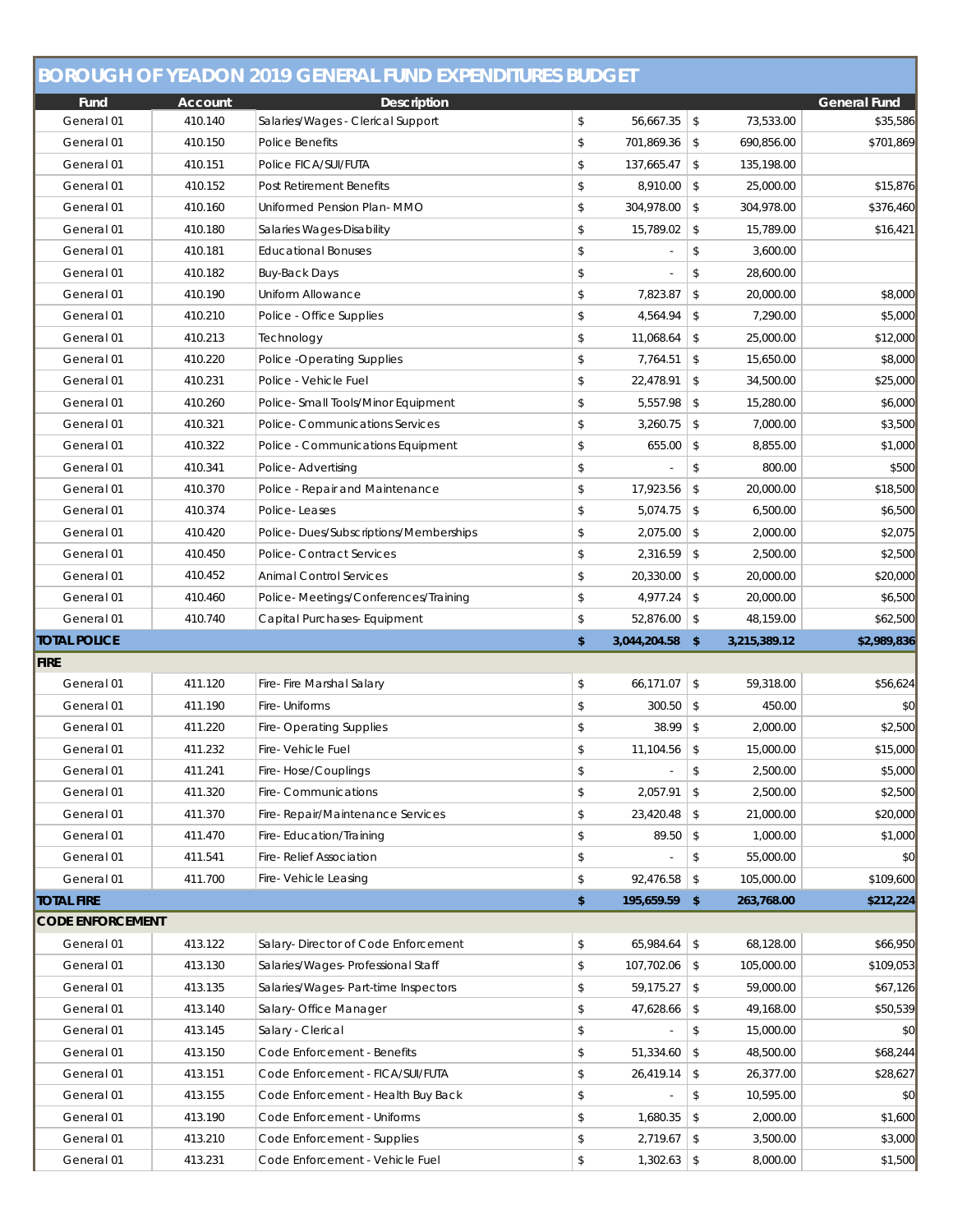|                                             |         | <b>BOROUGH OF YEADON 2019 GENERAL FUND EXPENDITURES BUDGET</b> |                           |              |            |                     |
|---------------------------------------------|---------|----------------------------------------------------------------|---------------------------|--------------|------------|---------------------|
| Fund                                        | Account | <b>Description</b>                                             |                           |              |            | <b>General Fund</b> |
| General 01                                  | 413.260 | Code Enforcement - Small Tools/Minor Equipment                 | \$                        | \$           | 500.00     | \$500               |
| General 01                                  | 413.321 | Code Enforcement - Telephone                                   | \$<br>2,614.85            | $\mathbb{S}$ | 3,200.00   | \$2,800             |
| General 01                                  | 413.325 | Code Enforcement - Postage                                     | \$<br>665.00              | $\mathbb{S}$ | 3,000.00   | \$650               |
| General 01                                  | 413.370 | Repair/Maintenance Services                                    | \$<br>759.52              | \$           | 2,500.00   | \$500               |
| General 01                                  | 413.420 | Dues/Subscription/Member                                       | \$<br>435.00              | \$           | 1,000.00   | \$500               |
| General 01                                  | 413.430 | Community Outreach/QOFL                                        | \$                        | \$           | 2,500.00   | \$500               |
| General 01                                  | 413.460 | Code Enforcement-Meetings/Conferences                          | \$<br>1,242.37            | $\mathbb{S}$ | 8,000.00   | \$1,500             |
| General 01                                  | 413.465 | PA State UCC Permit Fee                                        | \$<br>2,356.00            | $\mathbb{S}$ | 2,000.00   | \$2,600             |
| General 01                                  | 413.470 | Certification & Testing                                        | \$<br>199.00              | \$           | 3,000.00   | \$750               |
| General 01                                  | 413.475 | Code & Technical Publications                                  | \$<br>607.90              | \$           | 1,500.00   | \$750               |
| General 01                                  | 413.700 | Code Enforcement- Capital Expense                              | \$                        | \$           | 5,500.00   | \$0                 |
| <b>TOTAL CODE ENFORCEMENT</b>               |         |                                                                | \$<br>372,826.66 \$       |              | 427,968.00 | \$407,688           |
| <b>EMERGENCY MANAGEMENT</b>                 |         |                                                                |                           |              |            |                     |
| General 01                                  | 415.135 | Salaries/Wages - Part-time                                     | \$<br>7,099.11            | $\mathbb{S}$ | 9,500.00   | \$8,631             |
| General 01                                  | 415.151 | Emergency Management- FICA/SUI/FUTA                            | \$<br>995.05              | \$           | 727.00     | \$1,000             |
| General 01                                  | 415.190 | <b>Emergency Management- Uniforms</b>                          | \$<br>161.00              | \$           | 550.00     | \$250               |
| General 01                                  | 415.220 | Emergency Management-Supplies/Equipment                        | \$<br>492.63              | \$           | 3,000.00   | \$2,500             |
| General 01                                  | 415.231 | Emergency Management- Vehicle Fuel                             | \$<br>186.14              | \$           | 1,200.00   | \$500               |
| General 01                                  | 415.260 | Small Tools/Minor Equipment                                    | \$                        | \$           | 2,000.00   | \$0                 |
| General 01                                  | 415.320 | <b>Emergency Management- Communication</b>                     | \$<br>1,737.96            | \$           | 2,200.00   | \$1,500             |
| General 01                                  | 415.325 | Postage                                                        | \$                        | \$           | 100.00     | \$0                 |
| General 01                                  | 415.340 | Advertising/Printing/Binding                                   | \$                        | \$           | 400.00     | \$0                 |
| General 01                                  | 415.420 | Emergency Management-Dues/Subs/Membership                      | \$<br>175.00              | \$           | 550.00     | \$175               |
| General 01                                  | 415.460 | <b>Emergency Management-Seminars/Conferences</b>               | \$<br>399.00              | $\mathbb{S}$ | 750.00     | \$400               |
| General 01                                  | 415.461 | Volunteer Incentives                                           | \$                        | \$           | 200.00     | \$0                 |
| General 01                                  | 415.462 | Emergency Fund-Town Watch/Block Captains                       | \$                        | \$           | 5,000.00   | \$0                 |
| <b>EMERGENCY MANAGEMENT TOTAL</b>           |         |                                                                | \$<br>11,245.89           | - \$         | 26,177.00  | \$14,956            |
| <b>HIGHWAY MAINTENANCE/GENERAL SERVICES</b> |         |                                                                |                           |              |            |                     |
| General 01                                  | 430.140 | Salaries/Wages - Labor Full-Time                               | \$<br>138,491.36          | \$           | 126,131.00 | \$149,332           |
| General 01                                  | 430.145 | Salaries - Public Works Overtime                               | \$                        | \$           | 6,000.00   | \$5,000             |
| General 01                                  | 430.150 | Public Works - Benefits                                        | \$<br>$164,233.62$ \$     |              | 52,000.00  | \$175,164           |
| General 01                                  | 430.151 | Public Works - FICA/SUI/FUTA                                   | \$<br>10,933.87           | \$           | 10,108.00  | \$13,880            |
| General 01                                  | 430.165 | Non-Uniform Pension Contribution                               | \$<br>22,984.00           | \$           | 24,000.00  | \$25,376            |
| General 01                                  | 430.190 | Public Works - Uniform/Allowance                               | \$<br>993.95              | \$           | 2,800.00   | \$1,250             |
| General 01                                  | 430.213 | Technology                                                     | \$                        | \$           | 750.00     | \$500               |
| General 01                                  | 430.220 | <b>Public Works - Operating Supplies</b>                       | \$<br>4,101.15            | \$           | 4,500.00   | \$5,000             |
| General 01                                  | 430.231 | Public Works - Vehicle Fuel                                    | \$<br>18,807.68           | \$           | 25,000.00  | \$22,500            |
| General 01                                  | 430.242 | Safety Items                                                   | \$<br>1,167.86            | \$           | 1,700.00   | \$1,200             |
| General 01                                  | 430.250 | Repairs & Maintenance - Facility                               | \$<br>5,293.17            | \$           | 4,000.00   | \$5,500             |
| General 01                                  | 430.260 | Public Works - Small Tools/Mionr Equipment                     | \$<br>14,069.57           | \$           | 3,500.00   | \$15,000            |
| General 01                                  | 430.320 | Public Works - Communications                                  | \$<br>5,297.03            | \$           | 8,000.00   | \$4,000             |
| General 01                                  | 430.420 | Public Works-Dues/Subs/Membership                              | \$                        | \$           | 100.00     | \$1,000             |
| General 01                                  | 430.450 | Contracted Services                                            | \$<br>780.00              | \$           | 2,000.00   | \$1,000             |
| General 01                                  | 430.460 | Meetings/Conferences                                           | \$                        | \$           | 300.00     | \$0                 |
| General 01                                  | 432.220 | Operating Supplies                                             | \$<br>6,073.98            | \$           | 10,000.00  | \$10,000            |
| General 01                                  | 432.260 | Small Tools/Minor Equipment                                    | \$<br>773.76              | \$           | 1,500.00   | \$1,000             |
| General 01                                  | 433.220 | Operating Supplies                                             | \$<br>6,204.53            | \$           | 4,000.00   | \$5,000             |
| General 01                                  | 433.240 | Meter and Meter Parts                                          | \$<br>3,992.94            | $\mathbb{S}$ | 5,000.00   | \$5,000             |
| General 01                                  | 436.370 | Storm Sewer - Maintenance & Education                          | \$<br>4,000.00 $\vert$ \$ |              | 2,500.00   | \$4,000             |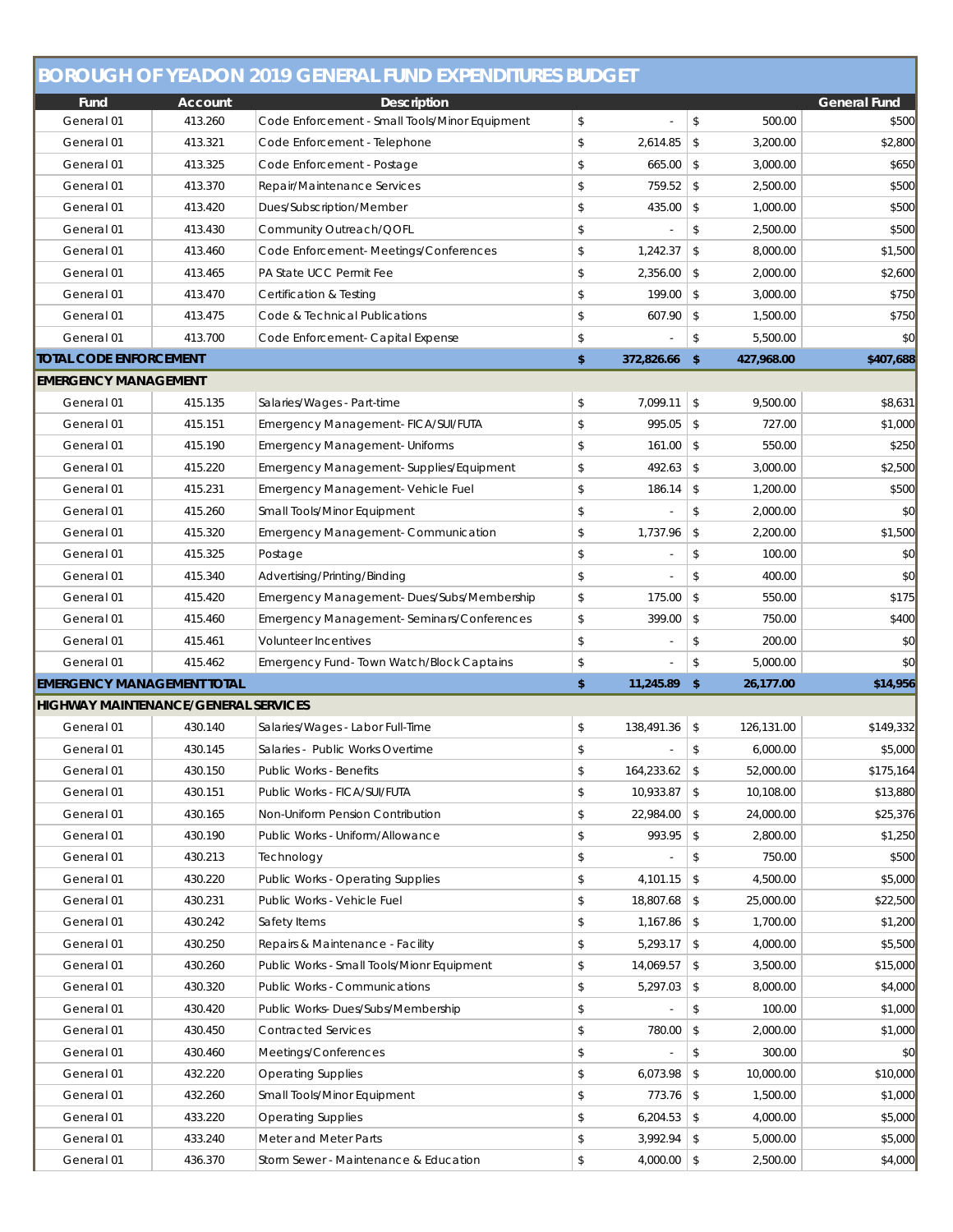|                                            |                    | <b>BOROUGH OF YEADON 2019 GENERAL FUND EXPENDITURES BUDGET</b> |            |                 |                |                      |                       |
|--------------------------------------------|--------------------|----------------------------------------------------------------|------------|-----------------|----------------|----------------------|-----------------------|
| Fund                                       | <b>Account</b>     | <b>Description</b>                                             |            |                 |                |                      | <b>General Fund</b>   |
| General 01                                 | 437.260            | Small Tools/Minor Equipment                                    | \$         | 117.34          | $\mathfrak{S}$ | 1,000.00             | \$500                 |
| General 01                                 | 437.370            | Repair/Maintenance Services                                    | \$         | 20,260.37       | $\mathfrak{S}$ | 13,500.00            | \$20,000              |
| General 01                                 | 438.370            | Repair/Maintenance Services                                    | \$         | 1,987.05        | \$             | 6,000.00             | \$5,000               |
| TOTAL HIGHWAY MAINTENANCE/GENERAL SERVICES |                    |                                                                | \$         | 430,563.23 \$   |                | 314,389.00           | \$476,202             |
| <b>RECREATION/YOUTH DEVELOPMENT/PARKS</b>  |                    |                                                                |            |                 |                |                      |                       |
| General 01                                 | 452.140            | Recreation - Salaries                                          | \$         | 19,312.09       | $\mathbb{S}$   | 19,774.00            | \$20,310              |
| General 01                                 | 452.150            | Recreation - Benefits                                          | \$         | 277.88          | $\mathbb{S}$   | 900.00               | \$500                 |
| General 01                                 | 452.151            | Recreation - FICA/SUI/FUTA                                     | \$         | 1,478.21        | $\mathfrak{S}$ | 1.513.00             | \$1,601               |
| General 01                                 | 452.210            | <b>Operating Supplies</b>                                      | \$         | 14,714.17       | $\mathbb{S}$   | 17,500.00            | \$17,500              |
| General 01                                 | 452.220            | Recreation - Program Development/Support                       | \$         | 8,025.00        | $\mathbb{S}$   | 5,000.00             | \$7,500               |
| General 01                                 | 452.221            | Flag Day                                                       | \$         | 38,631.79       | $\mathbb{S}$   | 25,000.00            | \$25,000              |
| General 01                                 | 452.451            | Summer Intern Program                                          | \$         |                 | \$             | 2,000.00             | \$3,000               |
| General 01                                 | 452.541            | Community Programs/Events/Contributions                        | \$         | 24,420.00       | \$             | 25,000.00            | \$35,000              |
| General 01                                 | 452.545            | <b>Historical Society</b>                                      | \$         |                 | \$             | 7,500.00             | \$7,500               |
| General 01                                 | 454.220            | <b>Operating Supplies</b>                                      | \$         | 8.016.99        | \$             | 9,500.00             | \$8,500               |
| General 01                                 | 454.260            | Small Tools/Minor Equipment                                    | \$         | 720.86          | $\mathbb{S}$   | 1,000.00             | \$1,000               |
| General 01                                 | 454.370            | Parks _ Repairs/Maintenance Services                           | \$         | 569.94          | $\sqrt{2}$     | 1,000.00             | \$1,500               |
| TOTAL RECREATION/YOUTH DEVELOPMENT/PARKS   |                    |                                                                | \$         | 116,166.93 \$   |                | 115,687.00           | \$128,911             |
| <b>SPECIAL EVENTS</b>                      |                    |                                                                |            |                 |                |                      |                       |
| General 01                                 | 457.220            | Special Events-Supplies/Materials                              | \$         |                 | \$             | 500.00               | \$2,500               |
| <b>TOTAL SPEICAL EVENTS</b>                |                    |                                                                | $\sqrt{2}$ |                 | \$             | 500.00               | \$2,500               |
| <b>LIBRARY</b>                             |                    |                                                                |            |                 |                |                      |                       |
| General 01                                 | 456.122            | Salary of Library Director                                     | \$         | 72,033.90       | \$             | 58,946.00            | \$60,714              |
| General 01                                 | 456.130            | Salaries/Wages - Library Personnel                             | \$         | 177,926.78      | $\mathbb{S}$   | 183,882.00           | \$188,763             |
| General 01                                 | 456.150            | Library - Benefits                                             | \$         | 69,750.21       | \$             | 63,784.00            | \$72,447              |
| General 01                                 | 456.151            | Library - FICA/SUI/FUTA                                        | \$         | 18,900.29       | \$             | 18,576.00            | \$21,779              |
| General 01                                 | 456.155            | Library - Health Buyback                                       | \$         |                 | \$             | 10,890.00            | \$0                   |
| General 01<br>General 01                   | 456.311            | <b>Accounting/Audit Fees</b>                                   | \$<br>\$   | 15,651.14       | \$<br>\$       | 5,000.00             | \$3,500               |
| General 01                                 | 456.370<br>456.451 | Library - Repair/Maintenance Services                          | \$         | $4,000.00$ \ \$ |                | 5,775.00<br>4.120.00 | \$75,000<br>\$3,500   |
| General 01                                 |                    | Contribution - Children's Program                              | \$         | $90,000.00$ \$  |                | 92,700.00            |                       |
| <b>TOTAL LIBRARY</b>                       | 456.531            | Borough Annual Contirbution                                    | \$         | 448,262.32 \$   |                | 443,673.00           | \$88,000<br>\$513,703 |
| PLANNING/ZONING/URBAN DEVELOPMENT          |                    |                                                                |            |                 |                |                      |                       |
| General 01                                 | 414.316            | Zoning - Transcription Services                                | \$         |                 | \$             | 1,000.00             | \$250                 |
| General 01                                 |                    | Zoning - Advertising/Printing/Binding                          | \$         | 572.98          | \$             |                      | \$1,200               |
| General 01                                 | 414.340<br>414.450 | Zoning - Contracted Services                                   | \$         | 3,757.15        | $\,$           | 1,800.00<br>2,500.00 | \$4,000               |
| General 01                                 | 416.340            | Planning - Advertising                                         | \$         |                 | \$             | 900.00               | \$500                 |
| TOTAL PLANNING/ZONING/URBAN DEVELOPMENT    |                    |                                                                | \$         | 4,330.13 \$     |                | 6,200.00             | \$5,950               |
| <b>DEBT SERVICES</b>                       |                    |                                                                |            |                 |                |                      |                       |
| General 01                                 | 471.100            | General Obligation Bond Principal                              | \$         | 110,000.00      | \$             | 97,000.00            | \$112,000             |
| General 01                                 | 472.100            | General Obligation Bond Interest                               | \$         | 45,826.72       | \$             | 65,140.00            | \$53,210              |
| General 01                                 | TBD                | PENNVEST Principal                                             |            |                 |                |                      | \$77,028              |
| General 01                                 | TBD                | <b>PENNVEST Interest</b>                                       |            |                 |                |                      | \$26,156              |
| <b>TOTAL DEBT SERVICE</b>                  |                    |                                                                | \$         | 155,826.72 \$   |                | 162,140.00           | \$268,394             |
| <b>MISCELLANEOUS EXPENDITURES</b>          |                    |                                                                |            |                 |                |                      |                       |
| General 01                                 | 480.000            | Miscellaneous Expenditures                                     | \$         |                 | \$             | 5,000.00             | \$5,000               |
| General 01                                 | 480.031            | <b>Bank Fess</b>                                               | \$         | 2,744.10        | \$             |                      | \$1,000               |
| General 01                                 | 482.000            | Judgements/Losses/Taxes                                        | \$         |                 | \$             |                      | \$0                   |
| General 01                                 | 491.000            | Refunds                                                        | \$         | $39,923.21$ \$  |                | 8,171.00             | \$35,000              |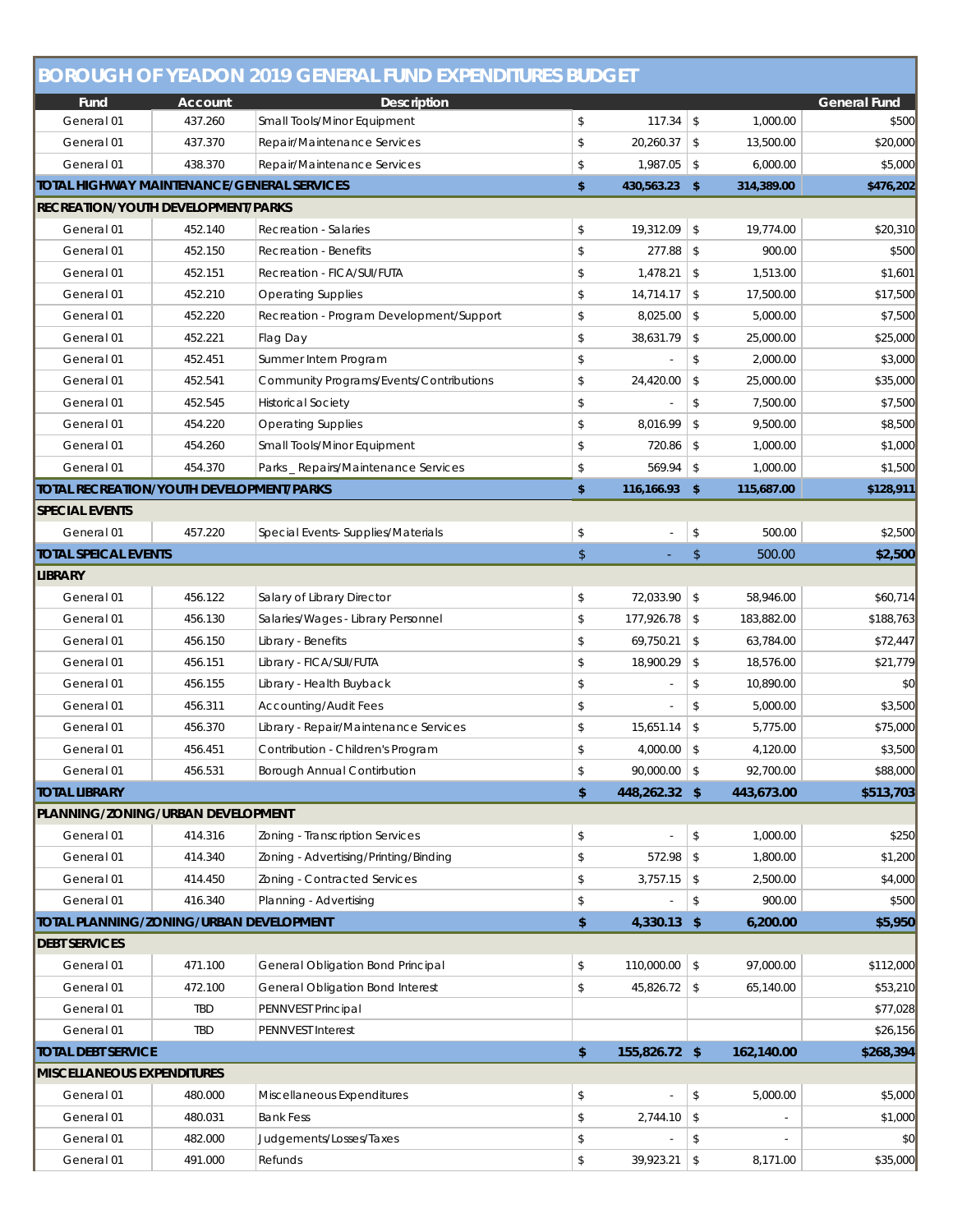|                                         |                                     | <b>BOROUGH OF YEADON 2019 GENERAL FUND EXPENDITURES BUDGET</b> |  |    |              |             |                     |
|-----------------------------------------|-------------------------------------|----------------------------------------------------------------|--|----|--------------|-------------|---------------------|
| Fund                                    | <b>Account</b>                      | <b>Description</b>                                             |  |    |              |             | <b>General Fund</b> |
| <b>TOTAL MISCELLANEOUS EXPENDITURES</b> |                                     |                                                                |  | \$ | 42,667.31 \$ | 13,171.00   | \$41,000            |
| Total Expenses                          |                                     |                                                                |  |    | \$6,209,865  | \$6,428,497 | \$6,581,322         |
|                                         |                                     |                                                                |  |    |              |             |                     |
| <b>IOPERATING TRANSFERS</b>             |                                     |                                                                |  |    |              |             |                     |
| General 01                              | 492.300                             | Transfer to Capital Fund                                       |  |    |              |             | \$0                 |
| General 01                              | 492.400                             | Transfer to Vehicle Replacement Fund                           |  |    |              |             | \$75,000            |
| General 01                              | 493.000                             | <b>Other Financing Uses</b>                                    |  |    |              |             | \$0                 |
| Total Interfund Operating Transfers     |                                     |                                                                |  |    |              |             | \$75,000            |
|                                         | <b>TOTAL GF BUDGET EXPENDITURES</b> |                                                                |  |    |              |             | \$6,656,322         |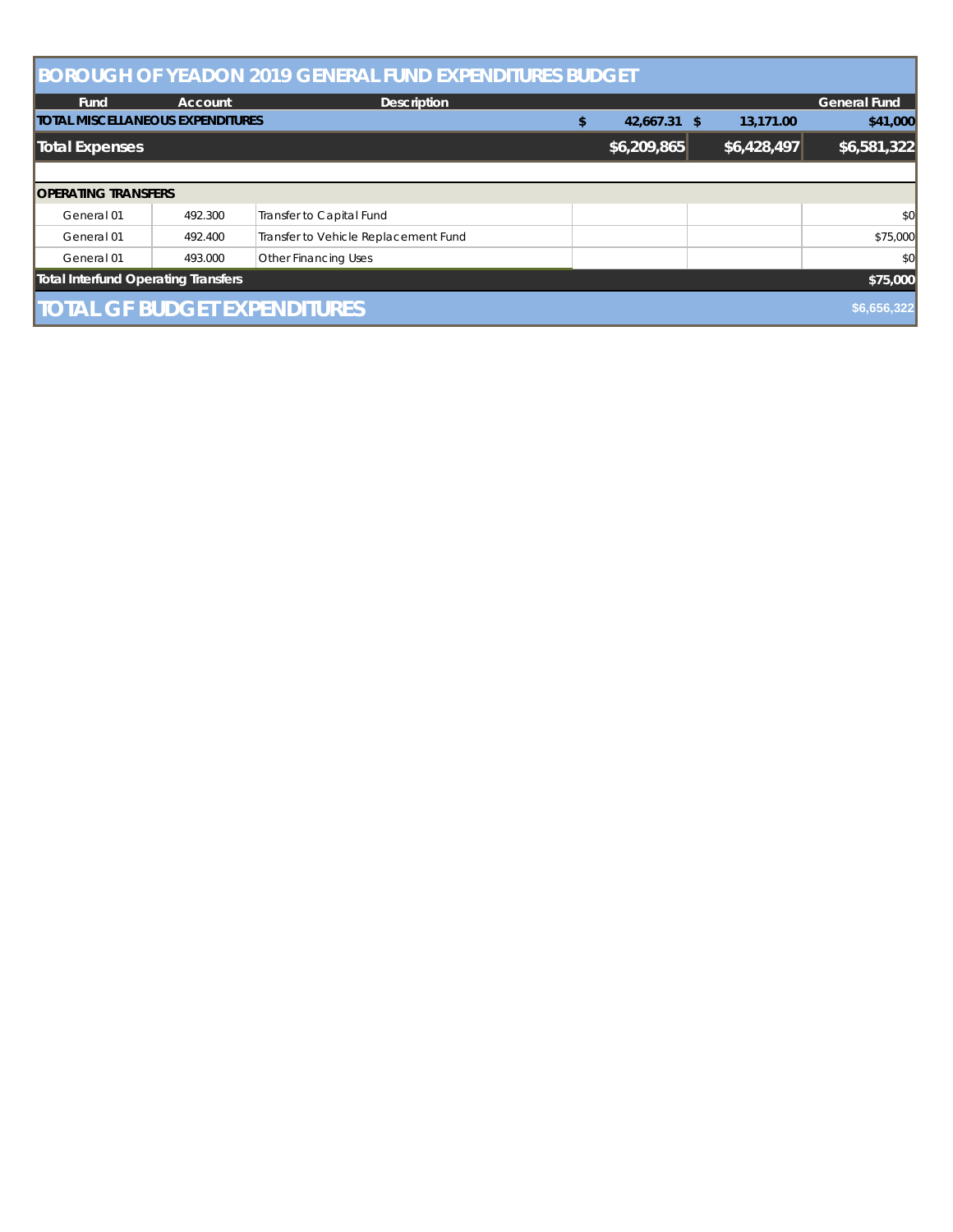|                     |                                   | <b>BOROUGH OF YEADON 2019 REFUSE FUND REVENUES BUDGET</b>           |            |             |
|---------------------|-----------------------------------|---------------------------------------------------------------------|------------|-------------|
| Fund                | <b>Account</b>                    | <b>Description</b>                                                  |            | 2019 Budget |
| <b>REVENUES</b>     |                                   |                                                                     |            | Projection  |
| FUND 04             | 341.00                            | Interest Earnings                                                   | \$         | 1,198       |
| FUND 04             | 355.14                            | Recyclable (904 Grant)                                              | \$         | 4,744       |
| FUND <sub>04</sub>  | 364.30                            | Solid Waste Collection/Disposal                                     | \$         | 699,788     |
| FUND 04             | 364.31                            | Street/Shade Tree Fund                                              | \$         | 1,000       |
| FUND 04             | 364.31                            | Solid Waste Collection/Delinquent                                   | \$         | 27,650      |
| FUND <sub>04</sub>  | 364.32                            | Solid Waste Capital Surcharge                                       | \$         |             |
| FUND 04             | 364.41                            | Sale of Recyclables                                                 | \$         | 600         |
| FUND 04             | 395.00                            | Use of Prior Year's Fund Balance                                    | \$         | 50,000      |
|                     | <b>TOTAL REFUSE FUND REVENUES</b> |                                                                     | \$         | 784,980     |
|                     |                                   |                                                                     |            |             |
| <b>EXPENDITURES</b> |                                   |                                                                     |            |             |
| FUND <sub>04</sub>  | 401.310                           | Administration-Management Professional Services                     | \$         | 42,500      |
| FUND 04             | 403.340                           | Tax Collection - Printing/Binding                                   | \$         | 550         |
| FUND 04             | 427.313                           | Engineer - Engineering/Architechural Services                       | \$         | 750         |
| FUND 04             | 407.450                           | <b>Borough Facilities - Contracted Services</b>                     | \$         | 750         |
| FUND 04             | 427.140                           | Highway Maint./Gen. Services - Labor                                | \$         | 149,332     |
| FUND 04             | 427.145                           | Highway Maint./Gen. Services - Labor OT                             | \$         | 32,500      |
| FUND 04             | 427.150                           | Highway Maint./Gen. Services -Benefits                              | \$         |             |
| FUND 04             | 427.151                           | Highway Maint./Gen. Services - Employers FICA/SUI/FUTA              | \$         | 10,348      |
| FUND 04             | 427.165                           | Highway Maint./Gen. Services - Uniformed Pension<br>Contribution    | \$         | 5,000       |
| FUND <sub>04</sub>  | 427.220                           | Highway Maint./Gen. Services -Operating Supplies                    | \$         | 3,500       |
| FUND 04             | 427.311                           | Highway Maint./Gen. Services - Accounting/Auditing                  | \$         | 9,000       |
| FUND 04             | 427.370                           | Highway Maint./Gen. Services - Repair/Maint. Services               | \$         | 1,500       |
| FUND 04             | 427.450                           | Highway Maint./Gen. Services - Contracted Services Trash<br>Removal | \$         | 512,750     |
| FUND 04             | 427.452                           | Highway Maint./Gen. Services - Other Contracted<br>Services         | $\,$       | 1,000       |
| FUND 04             | 427.455                           | Highway Maint./Gen. Services - Contracted<br>Services/Trees         | \$         | 4,000       |
| FUND 04             | 427.460                           | Highway Maint./Gen. Services- Administrative Overhead               | \$         | 8,500       |
| FUND 04             | 429.220                           | Highway Maint./Gen. Services -Operating Supplies                    | \$         | 1,500       |
| FUND 04             | 437.370                           | Highway Maint./Gen. Services - Repair/Maint. Services               | \$         | 1,500       |
| FUND 04             | 492.300                           | Other Financing Uses- Transfer to Capital Fund                      |            |             |
| FUND 04             | 492.010                           | Other Financing Uses- Transfer to Genreal Fund                      | \$         |             |
| Total Expenditures  |                                   |                                                                     | $\pmb{\$}$ | 784,980     |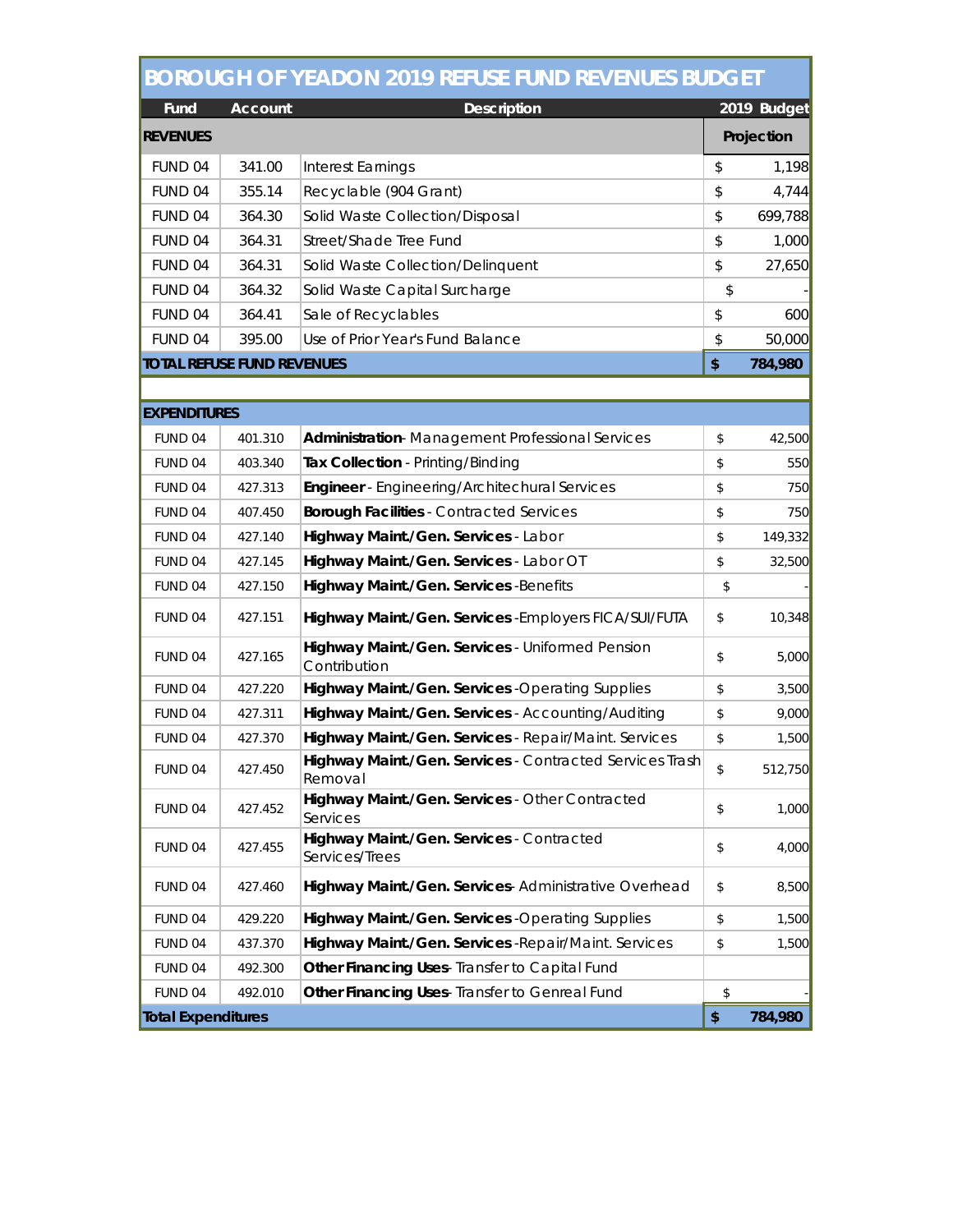#### **BOROUGH OF YEADON 2019 SEWER FUND REVENUES BUDGET**

| Fund                       | Account | <b>Description</b>               |    | <b>Special Revenues</b> |  |  |
|----------------------------|---------|----------------------------------|----|-------------------------|--|--|
| <b>Revenues</b>            |         |                                  |    |                         |  |  |
| <b>Sewer Fund Revenues</b> |         |                                  |    |                         |  |  |
| FUND 08                    | 341.000 | Interest Farned                  | \$ | 2,239.00                |  |  |
| FUND 08                    | 354.120 | Sewer Use Charge - Current       | \$ | 1,596,000.00            |  |  |
| FUND 08                    | 364.121 | Sewer Use Charge - Delinquent    | \$ | 177,560.00              |  |  |
| FUND 08                    | 395.000 | Use of Prior Years' Fund Balance | \$ | 350,000.00              |  |  |
| Total Sewer Fund Revenue   |         |                                  |    | 2,125,799.00            |  |  |

#### **Expenditures** FUND 08 429.151 **Legislative Body- Council** -Employer FICA/SUI/FUTA \$ 9,900.00 FUND 08 401.310 **Administration**- Management Professional Services \$ 42,500.00 FUND 08 429.311 **Finanical Administration** - Accounting/Audit Fees \$ \$ 9,000.00 FUND 08 403.340 **Tax Collection** - Printing/Binding \$ 750.00 FUND 08 429.314 **Legal Services**- Legal Services  $\frac{1}{3}$  \$ 500.00 FUND 08 429.313 **Engineer** - Engineering/Architechural Services **\$** \$ 20,000.00 FUND 08 409.450 **Borough Facilities** - Contract Services \$ 1,200.00 FUND 08 429.220 **Highway Maint./Gen. Services** - Operating Supplies \$ 1,000.00 FUND 08 429.140 **Highway Maint./Gen. Services** - Salaries/Wages Labor \$ 149,332.42 FUND 08 429.145 **Highway Maint./Gen. Services**-Salaries/Wages Labor OT \$ 7,500.00 FUND 08 429.150 **Highway Maint./Gen. Services** - Benefits \$ - FUND 08 429.165 **Highway Maint./Gen. Services** - Uniformed Pension Contribution 7,500.00 FUND 08 429.251 **Highway Maint./Gen. Services** -R&M Vehicles & Equip. \$ 2,500.00 FUND 08 **429.360 <b>Highway Maint./Gen. Services** - Utility Services **1** \$ 3,500.00 FUND 08 429.370 **Highway Maint./Gen. Services** - Repair/Maintenance \$ 7,000.00 FUND 08 429.460 **Highway Maint./Gen. Services** - Contracted Services \$ 1,346,000.00 FUND 08 | 471.100 General Obligation Bond Principal | \$ FUND 08 472.100 General Obligation Bond Interest \$ FUND 08 492.010 Transfer to General Fund \$ 350,000.00 FUND 08 429.300 Transfer to Capital Fund 5 3 220,016.58 \$ 2,125,799.00

**Total Sewer Fund Expenses**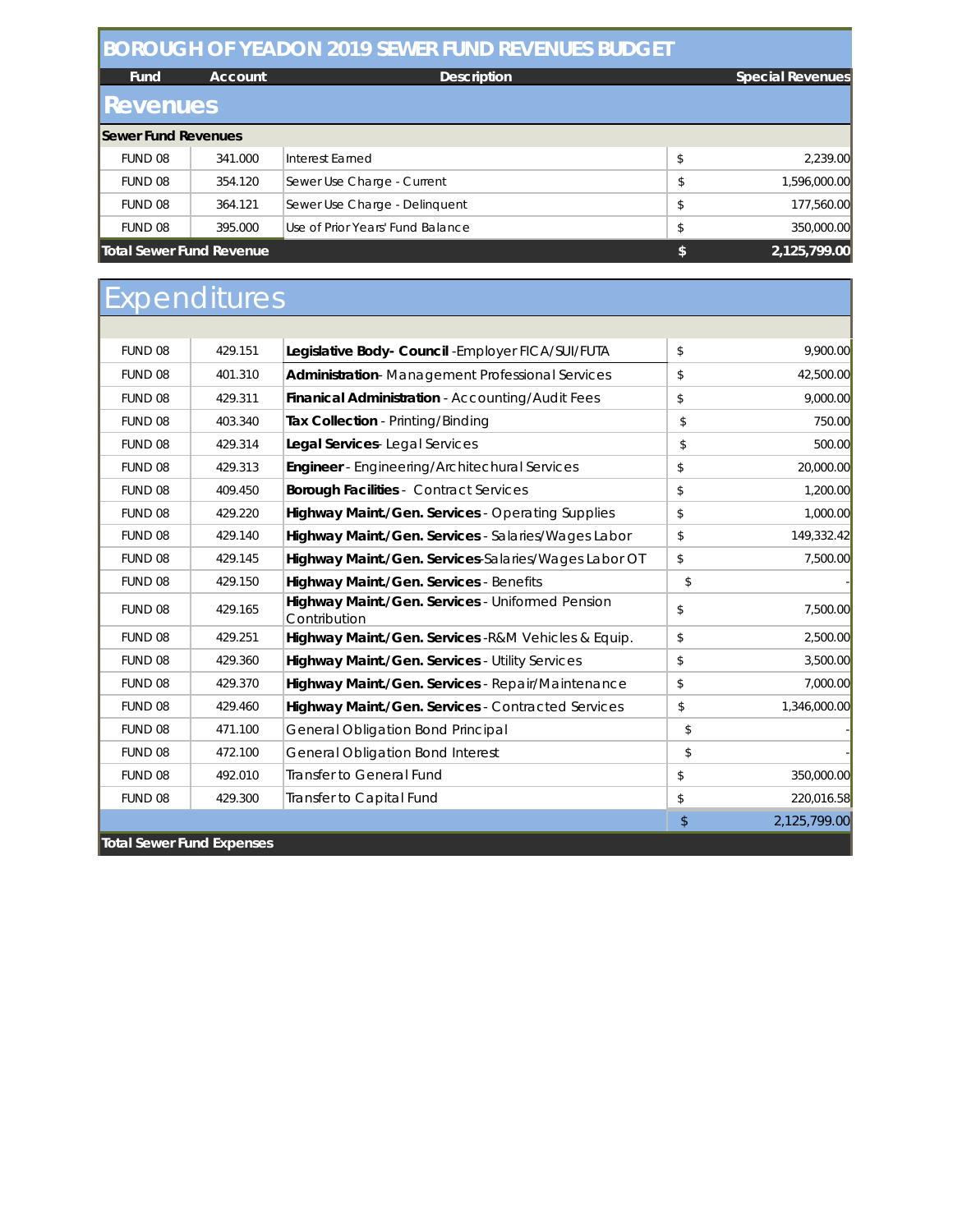## **BOROUGH OF YEADON 2019 MOTOR LICENSE FUND REVENUES BUDGET**

| Fund             | Account | <b>Description</b>                 | Motor LF  |
|------------------|---------|------------------------------------|-----------|
| <b>Revenues</b>  |         |                                    |           |
| FUND 35          | 341.000 | Interest Earnings                  | \$554     |
| FUND 35          | 355.050 | Motor Vehicle Fuel Taxes           | \$284,289 |
| FUND 35          | 380.000 | Miscellaneous Revenues             | \$0       |
| FUND 35          | 392.010 | Transfer from General Fund         | \$0       |
| FUND 35          | 392.080 | Transfer from Sewer Fund           | \$0       |
| FUND 35          | 395,000 | Use of "Prior Years' Fund Balance" | \$0       |
| <b>TOTAL MLF</b> |         |                                    | \$284,843 |

# **Expenditures**

| FUND 35          | 408.313 | Engineering/Arch. Services            | \$15,000  |
|------------------|---------|---------------------------------------|-----------|
| <b>FUND 35</b>   | 433.361 | Electricity - Traffic Signals         | \$5,000   |
| FUND 35          | 433.370 | Repair/Maintenance                    | \$8,500   |
| <b>FUND 35</b>   | 434.220 | <b>Operating Supplies</b>             | \$2,500   |
| FUND 35          | 434.361 | Electricity - Street Lighting         | \$77,843  |
| <b>FUND 35</b>   | 434.450 | Contracted - Services                 | \$10,000  |
| <b>FUND 35</b>   | 436.370 | Storm Sewer - Maintenance & Education | \$1,000   |
| FUND 35          | 438.370 | Repair/Maintenance Services           | \$165,000 |
| FUND 35          | 493.000 | <b>Other Financing Uses</b>           | \$0       |
| <b>TOTAL MLF</b> |         |                                       | \$284,843 |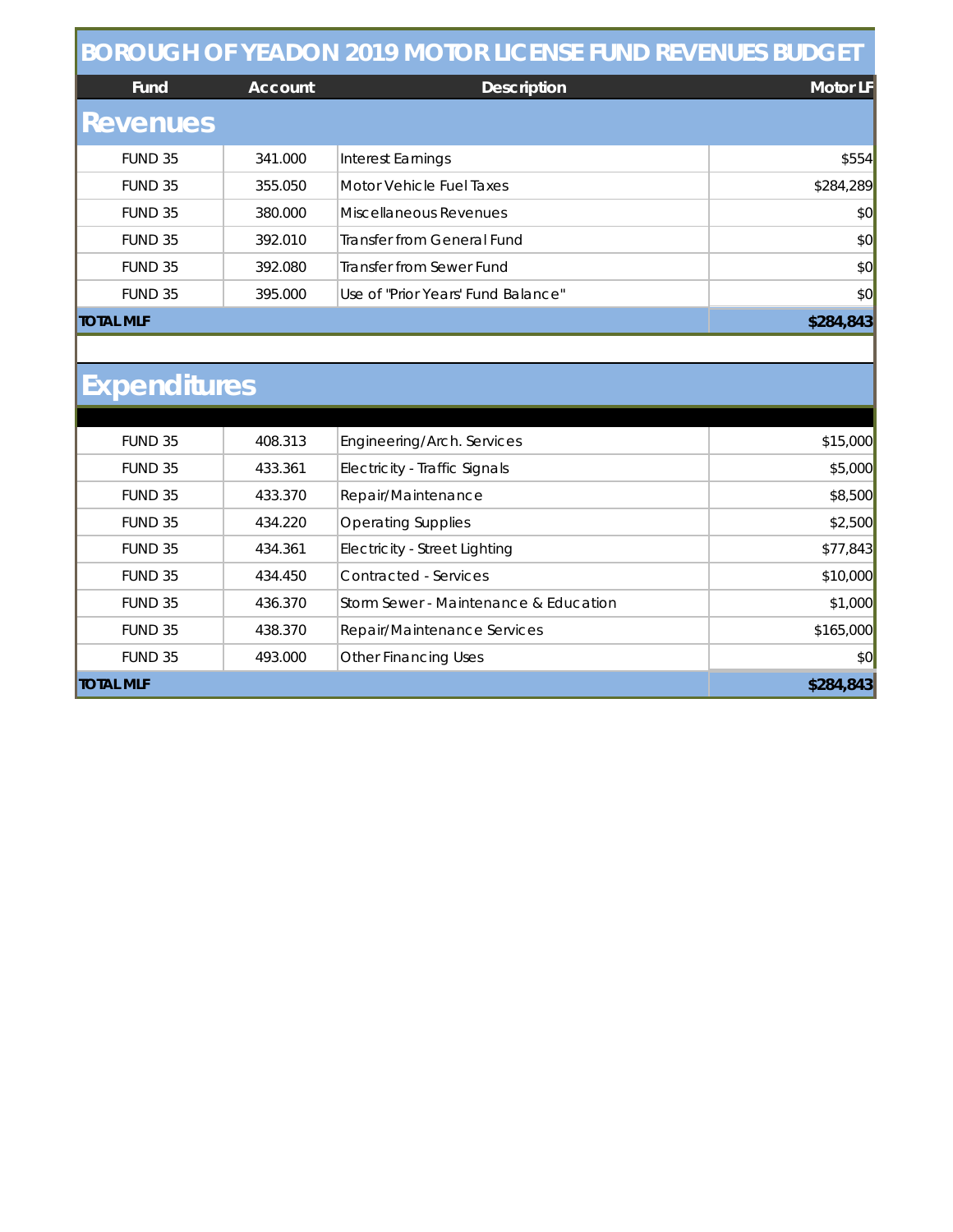| Fund                 | <b>Account</b> | Description                                 | <b>Capital Improvement Fund</b> |
|----------------------|----------------|---------------------------------------------|---------------------------------|
| <b>Revenues</b>      |                |                                             |                                 |
|                      |                |                                             |                                 |
|                      | #######        | Interest Earnings                           | \$<br>331                       |
|                      | #######        | Transfer from GF                            | \$                              |
|                      | #######        | <b>Transfer from Refuse</b>                 | \$                              |
| FUND 30              | #######        | <b>Transfer from Sewer</b>                  | \$<br>225,017                   |
| FUND 30              | #######        | Use of Prior Years' Fund Balance            | \$                              |
| <b>Total Funding</b> |                |                                             | \$<br>225,348                   |
|                      |                |                                             |                                 |
| <b>Expenditures</b>  |                |                                             |                                 |
|                      |                |                                             |                                 |
| FUND 30              | 429.740        | <b>General Government</b>                   |                                 |
|                      |                | Capital Purchases - Equipment               | \$<br>95,000                    |
|                      |                |                                             | \$<br>95,000                    |
| FUND 30              | 409.370        | <b>Borough Facilities</b>                   |                                 |
|                      |                | Repair/Replace/Maintenance                  | \$<br>55,348                    |
|                      |                |                                             | \$<br>55,348                    |
| FUND 30              | 410.740        | Police                                      |                                 |
|                      |                | Capital Purchases - Equipment               | \$<br>20,000                    |
|                      |                |                                             | \$<br>20,000                    |
|                      |                |                                             |                                 |
| FUND 30              | 429.370        | <b>Highway Maintenance/General Services</b> |                                 |
|                      |                | Repair/Replace/Maintenance                  | \$<br>50,000                    |
|                      |                |                                             |                                 |
|                      |                |                                             | \$<br>50,000                    |
| FUND 30              | 456.370        | Library                                     |                                 |
|                      |                | Misc. Improvments                           | \$<br>5,000                     |
|                      |                |                                             |                                 |
|                      |                |                                             |                                 |